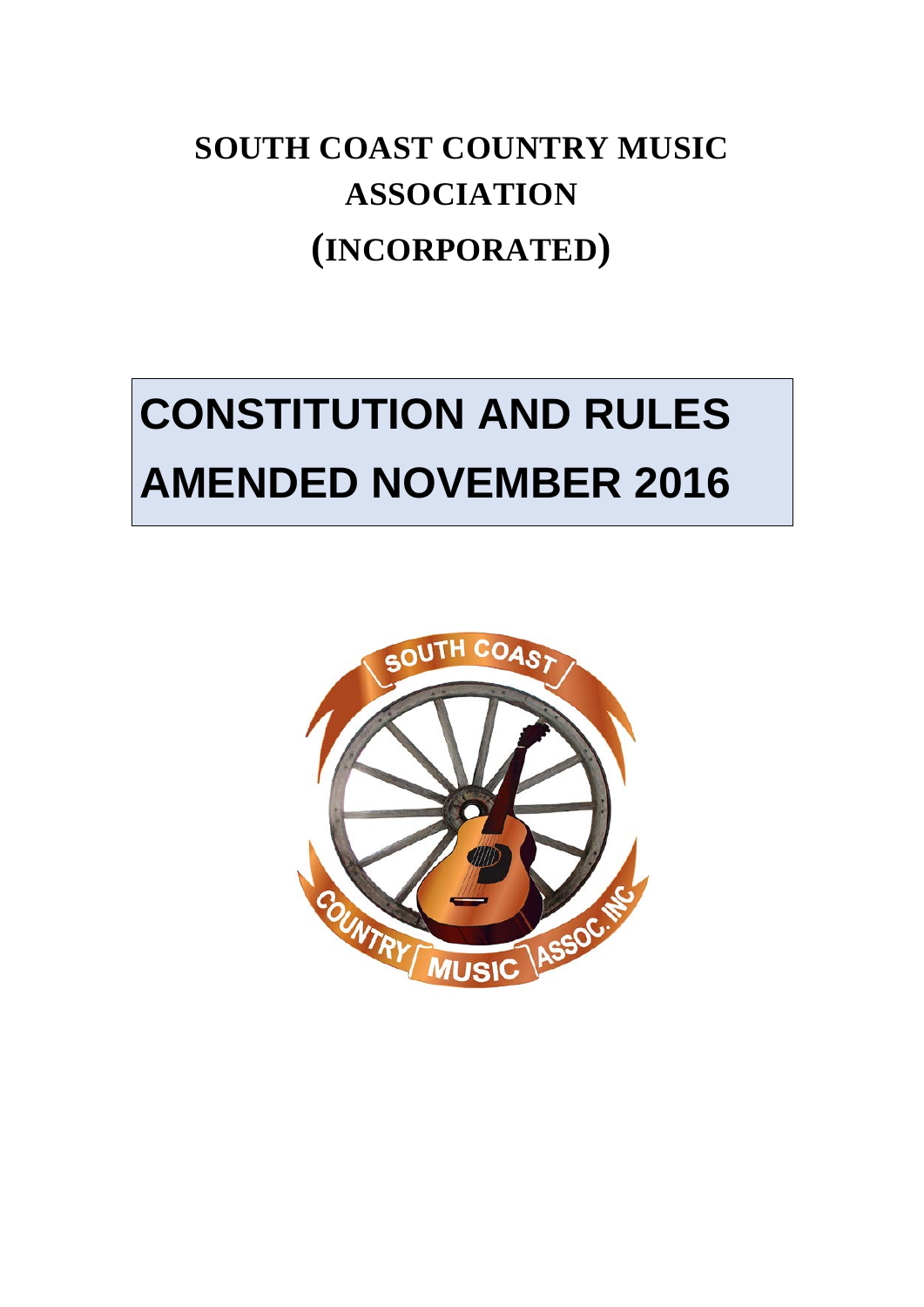## <span id="page-1-0"></span> **SECTION1—OBJECTS &RULES.**

## *Part1 Objects*

<span id="page-1-1"></span>**The aims of the association are to assist in the promotion, control, management and encouragement of country music in the South Coast area and to foster good fellowship amongst its members and between its members and members of the public and other musical associations.**

**Without limiting the generality of these aims, the association will:**

- (a) Provide a permanent meeting place for the regular presentation of country music to its members and members of the public.
- (b) Annually provide a program of social activities involving the members.
- (c) Provide regular country music shows and social activities for the entertainment of its members and members of the public.
- (d) Respond wherever practicable to requests by charitable organisations to provide country music for charitable purposes.
- (e) Promote regular workshop meetings whereby members may improve their knowledge and ability in country music.
- (f) Provide a program of talent quests and programs for fostering young talent.
- <span id="page-1-3"></span><span id="page-1-2"></span>*(1) Name and Contact Details.*
	- **a)** The name of the association shall be

#### <span id="page-1-4"></span>**SOUTH COAST COUNTRY MUSIC ASSOCIATION (INC)**

- **b)** The postal address of the Association shall be:
	- The Secretary. South Coast Country Music Association. Box 2074 Wollongong. N.S.W. 2500
	- (c) The Email address of the association shall be: [secretary@sccma.com.au](mailto:secretary@sccma.com.au)
	- (d) The web address of the association shall be: [http://www.sccma.com.au](http://www.sccma.com.au/)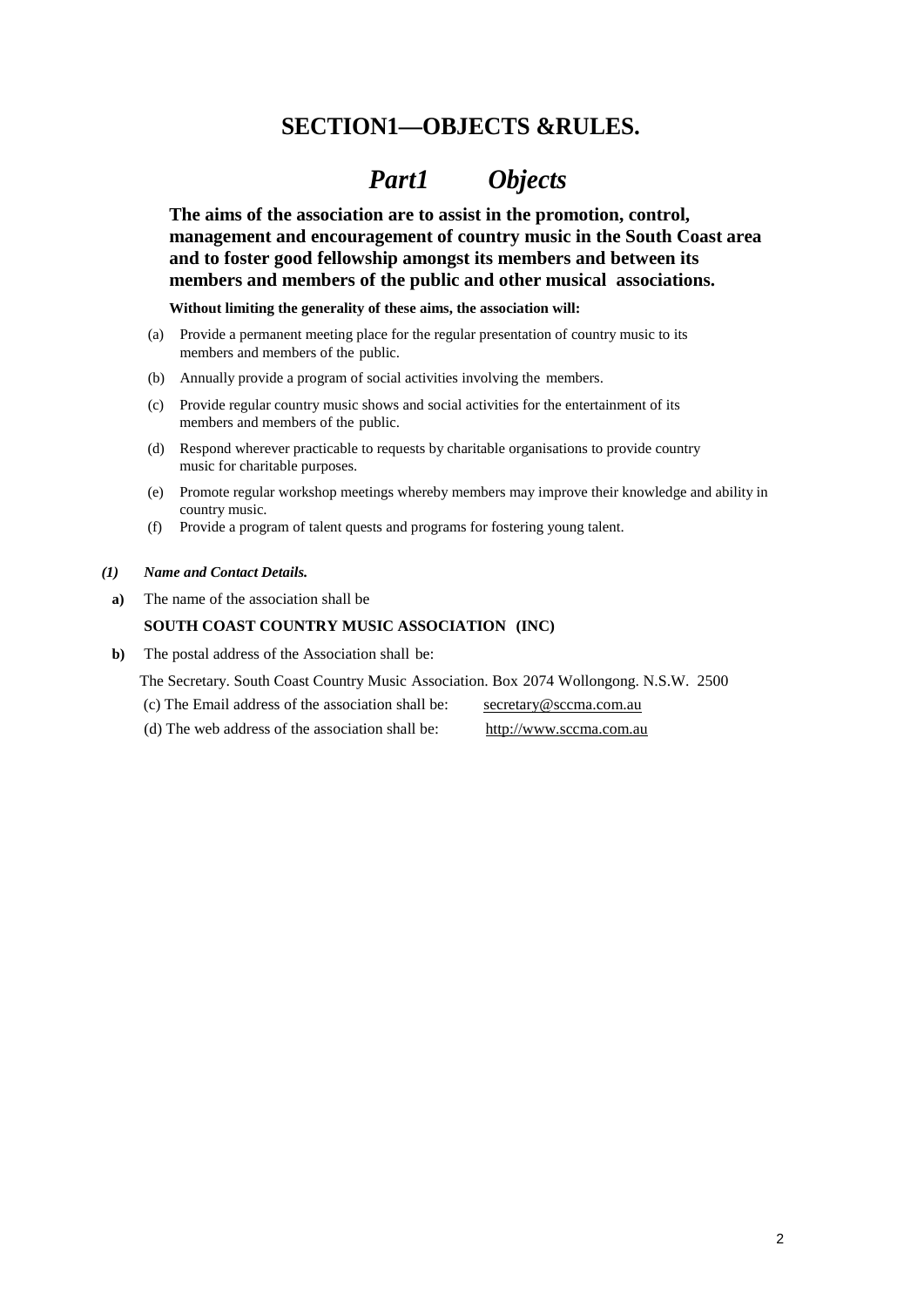## **Contents**

## Contents

| The aims of the association are to assist in the promotion, control, management<br>and encouragement of country music in the South Coast area and to foster good<br>fellowship amongst its members and between its members and members of the<br>a) |  |
|-----------------------------------------------------------------------------------------------------------------------------------------------------------------------------------------------------------------------------------------------------|--|
| PART <sub>1</sub>                                                                                                                                                                                                                                   |  |
| 1                                                                                                                                                                                                                                                   |  |
| Part 2                                                                                                                                                                                                                                              |  |
| 2                                                                                                                                                                                                                                                   |  |
| 3                                                                                                                                                                                                                                                   |  |
| $\overline{4}$                                                                                                                                                                                                                                      |  |
| 5                                                                                                                                                                                                                                                   |  |
| 6                                                                                                                                                                                                                                                   |  |
| 7                                                                                                                                                                                                                                                   |  |
| 8                                                                                                                                                                                                                                                   |  |
| 9                                                                                                                                                                                                                                                   |  |
|                                                                                                                                                                                                                                                     |  |
| 12                                                                                                                                                                                                                                                  |  |
| 13                                                                                                                                                                                                                                                  |  |
| 14                                                                                                                                                                                                                                                  |  |
| Part 3                                                                                                                                                                                                                                              |  |
|                                                                                                                                                                                                                                                     |  |
| 16                                                                                                                                                                                                                                                  |  |
|                                                                                                                                                                                                                                                     |  |
| 18                                                                                                                                                                                                                                                  |  |
|                                                                                                                                                                                                                                                     |  |
| 20                                                                                                                                                                                                                                                  |  |
| 21                                                                                                                                                                                                                                                  |  |
| 22                                                                                                                                                                                                                                                  |  |
| 23                                                                                                                                                                                                                                                  |  |
| 24                                                                                                                                                                                                                                                  |  |
| Appointment of association members as committee members to constitute<br>25                                                                                                                                                                         |  |
|                                                                                                                                                                                                                                                     |  |
| 26<br>23                                                                                                                                                                                                                                            |  |
| 24                                                                                                                                                                                                                                                  |  |
|                                                                                                                                                                                                                                                     |  |
| Part 4                                                                                                                                                                                                                                              |  |
| 25                                                                                                                                                                                                                                                  |  |
| 26                                                                                                                                                                                                                                                  |  |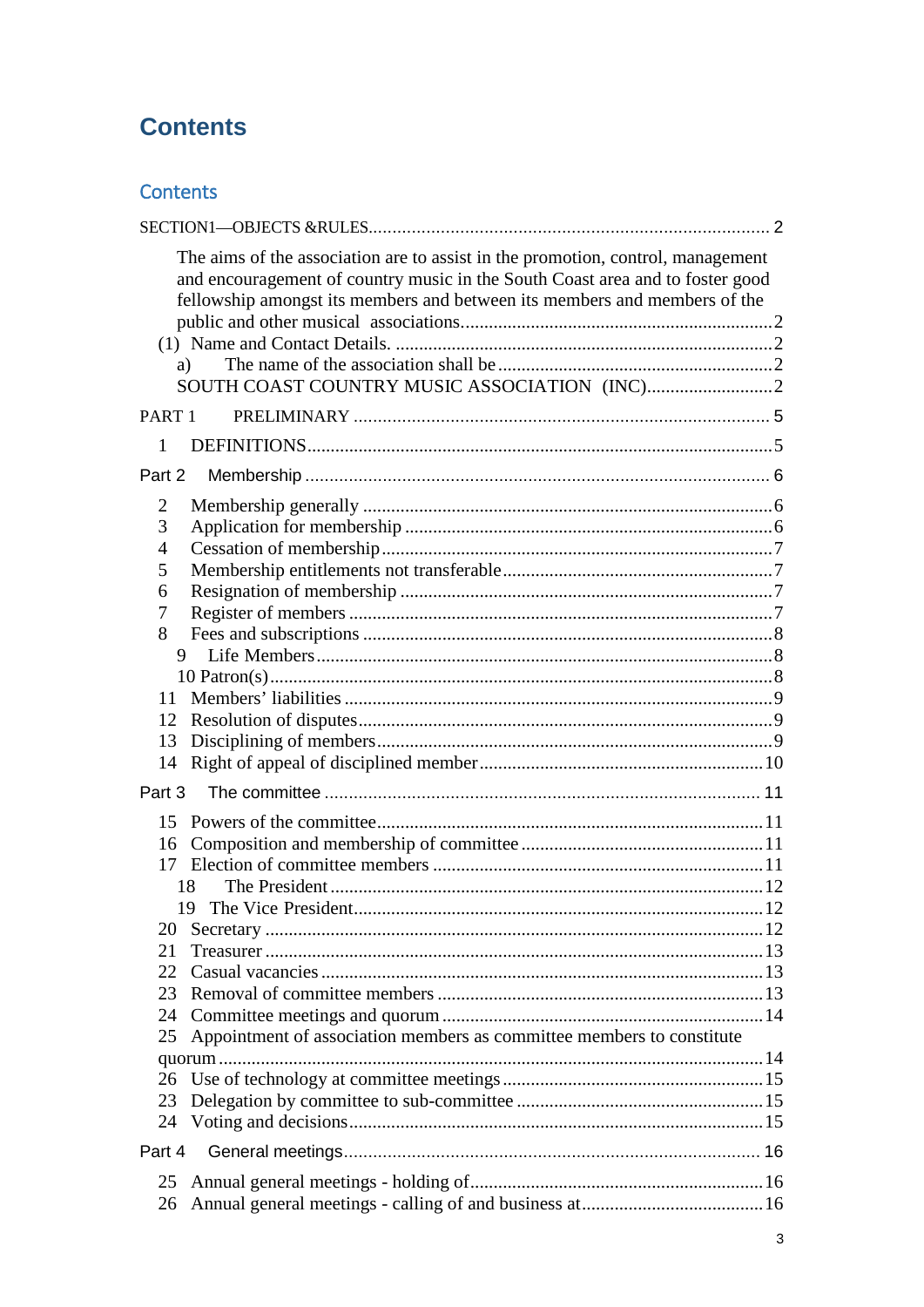| 27     |         |  |
|--------|---------|--|
| 28     | Notice. |  |
| 29     |         |  |
| 30     |         |  |
| 31     |         |  |
| 32     |         |  |
| 33     |         |  |
| 34     |         |  |
| 35     |         |  |
| 36     |         |  |
| 37     |         |  |
|        |         |  |
| Part 5 |         |  |
| 38     |         |  |
| 39     |         |  |
| 40     |         |  |
| 41     |         |  |
| 42     |         |  |
| 43     |         |  |
| 44     |         |  |
| 45     |         |  |
| 46     |         |  |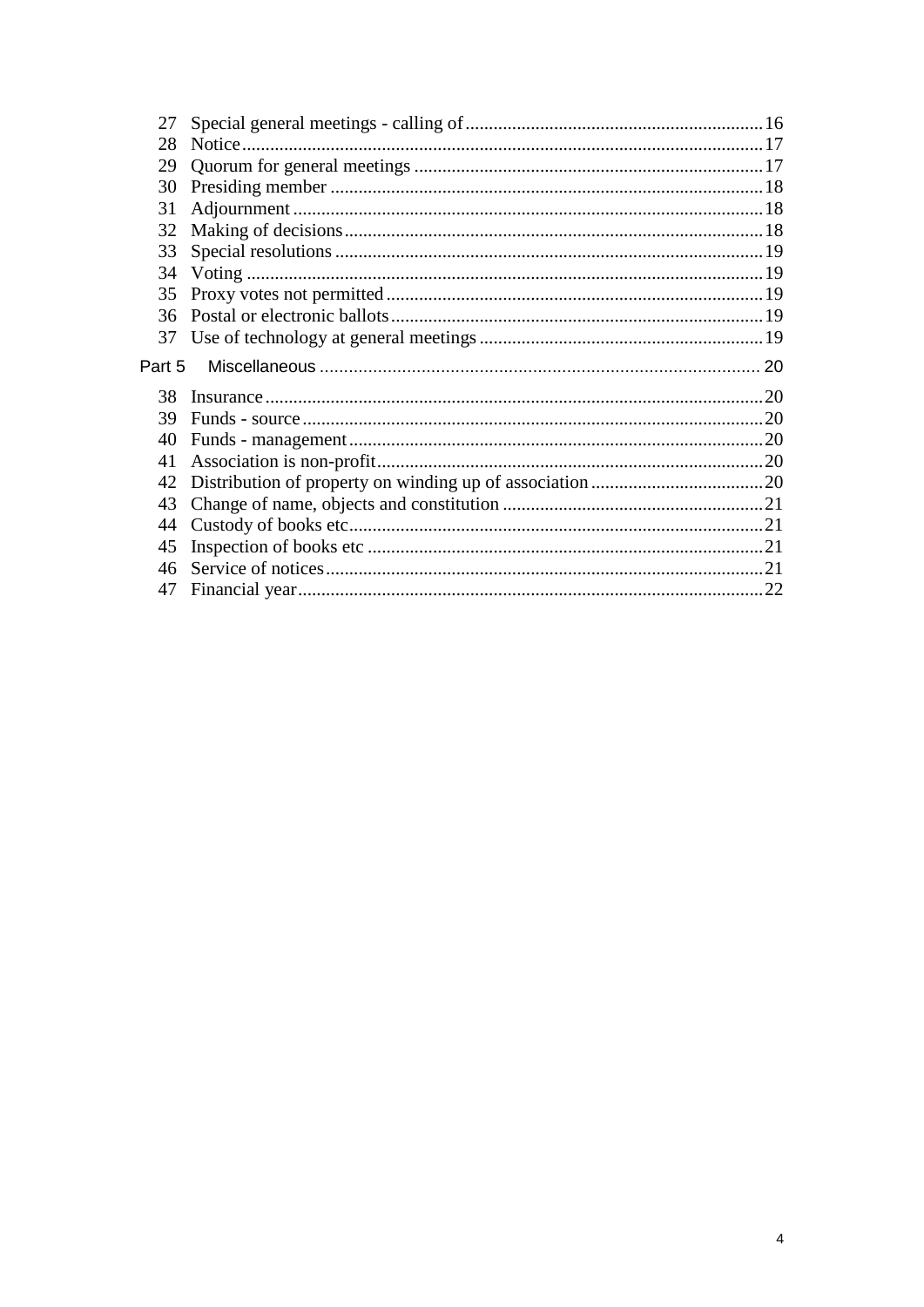#### <span id="page-4-0"></span>**PART 1 PRELIMINARY**

#### **1 DEFINITIONS**

<span id="page-4-1"></span>(1) In this constitution:

*ordinary committee member* means a member of the committee who is not an office-bearer of the association.

*secretary* means:

- (a) the person holding office under this constitution as secretary of the association, or
- (b) if no person holds that office the public officer of the association.

*special general meeting* means a general meeting of the association other than an annual general meeting.

*the Act* means the *[Associations Incorporation Act 2009](http://www.legislation.nsw.gov.au/xref/inforce/?xref=Type%3Dact%20AND%20Year%3D2009%20AND%20no%3D7&nohits=y)*.

*The Regulation* means the *[Associations Incorporation Regulation 2016](http://www.legislation.nsw.gov.au/xref/inforce/?xref=Type%3Dsubordleg%20AND%20Year%3D2010%20AND%20No%3D238&nohits=y) . Association*shall mean*SouthCoastCountryMusicAssociation(Incorporated)*

*Member* shall mean a person duly admitted or elected under these rules. *Rules* shall mean these rules.

*Committee* shall mean the *body duly* constituted under these rules.

*Month* shall mean calendar month.

*South Coast Area* shall mean the area bounded by Wollongong, Kiama, Shellharbour and Shoalhaven Municipalities.

- (2) In this constitution:
- (a) a reference to a function includes a reference to a power, authority and duty, and
- (b) a reference to the exercise of a function includes, if the function is a duty, a reference to the performance of the duty.
- (3) The provisions of the *[Interpretation Act 1987](http://www.legislation.nsw.gov.au/xref/inforce/?xref=Type%3Dact%20AND%20Year%3D1987%20AND%20no%3D15&nohits=y)* apply to and in respect of this constitution in the same manner as those provisions would so apply if this constitution were an instrument made under the Act.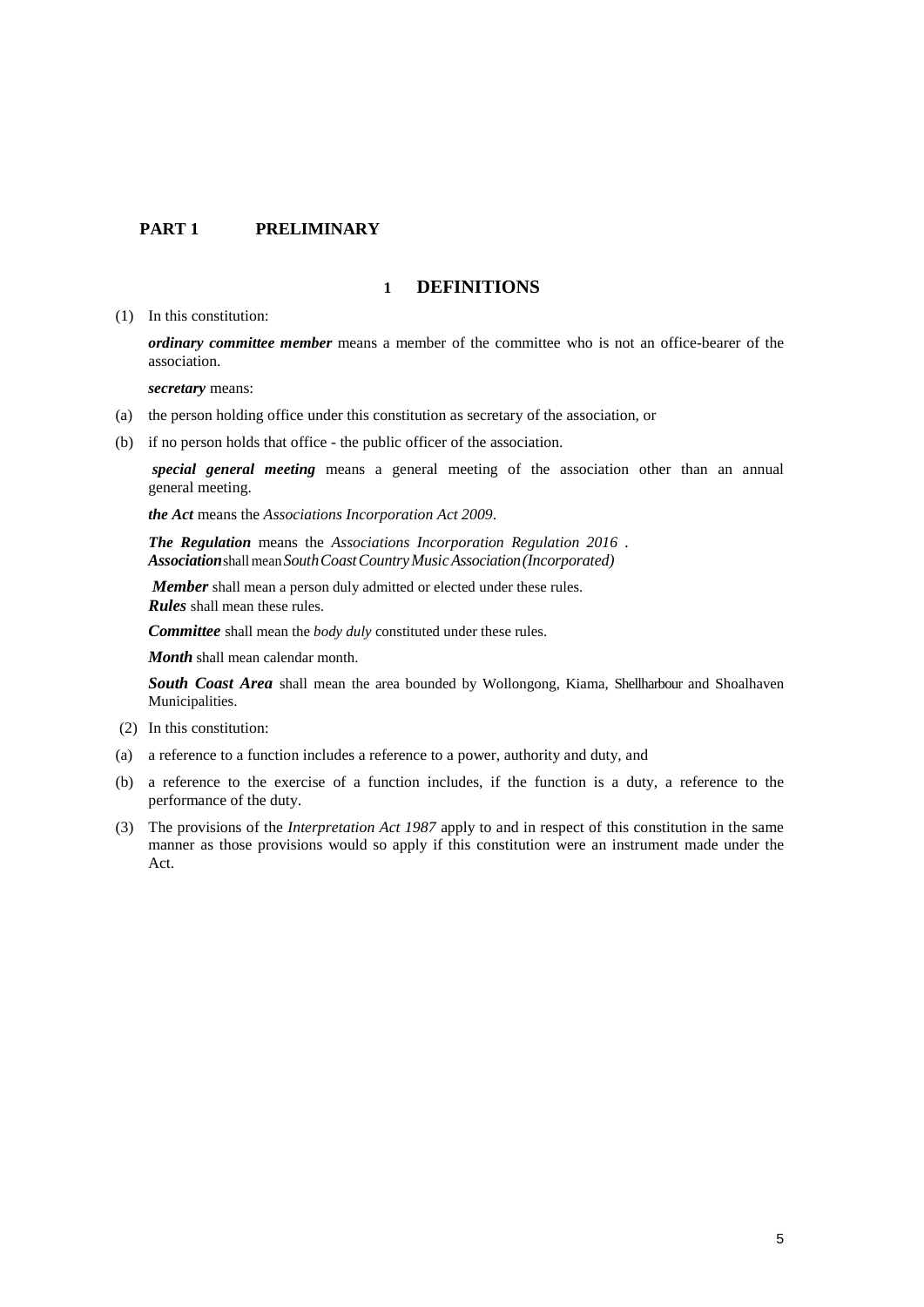## <span id="page-5-0"></span>**Part 2 Membership**

#### <span id="page-5-1"></span>**2 Membership generally**

- (1) A person is eligible to be a member of the association if:
	- (a) the person is a natural person, and
	- (b) the person has applied and been approved for membership of the association in accordance with clause 3.
- (2) A person is taken to be a member of the association if:
	- (a) the person is a natural person, and
	- (b) the person was:
		- (i) in the case of an unincorporated body that is registered as the association - a member of that unincorporated body immediately before the registration of the association, or
		- (ii) in the case of an association that is amalgamated to form the relevant association - a member of that other association immediately before the amalgamation, or
		- (iii) in the case of a registrable corporation that is registered as an association - a member of the registrable corporation immediately before that entity was registered as an association.
- (3) A person is taken to be a member of the association if the person was one of the individuals on whose behalf an application for registration of the association under section 6 (1) (a) of the Act was made.

#### <span id="page-5-2"></span>**3 Application for membership**

- (1) An application by a person for membership of the association:
	- (a) must be made in writing (including by email or other electronic means, if the committee so determines) in the form determined by the committee, and
	- (b) must be lodged (including by electronic means, if the committee so determines) with the secretary of the association.

(c) The Committee may admit as a Junior member any person under the age of eighteen (18) years who makes an application for membership in the manner prescribed for ordinary membership. Junior members shall not be entitled to vote or participate in the management of the **Association** 

- (2) As soon as practicable after receiving an application for membership, the secretary must refer the application to the committee, which is to determine whether to approve or to reject the application.
- (3) As soon as practicable after the committee makes that determination, the secretary must:
	- (a) notify the applicant in writing (including by email or other electronic means, if the committee so determines) that the committee approved or rejected the application (whichever is applicable), and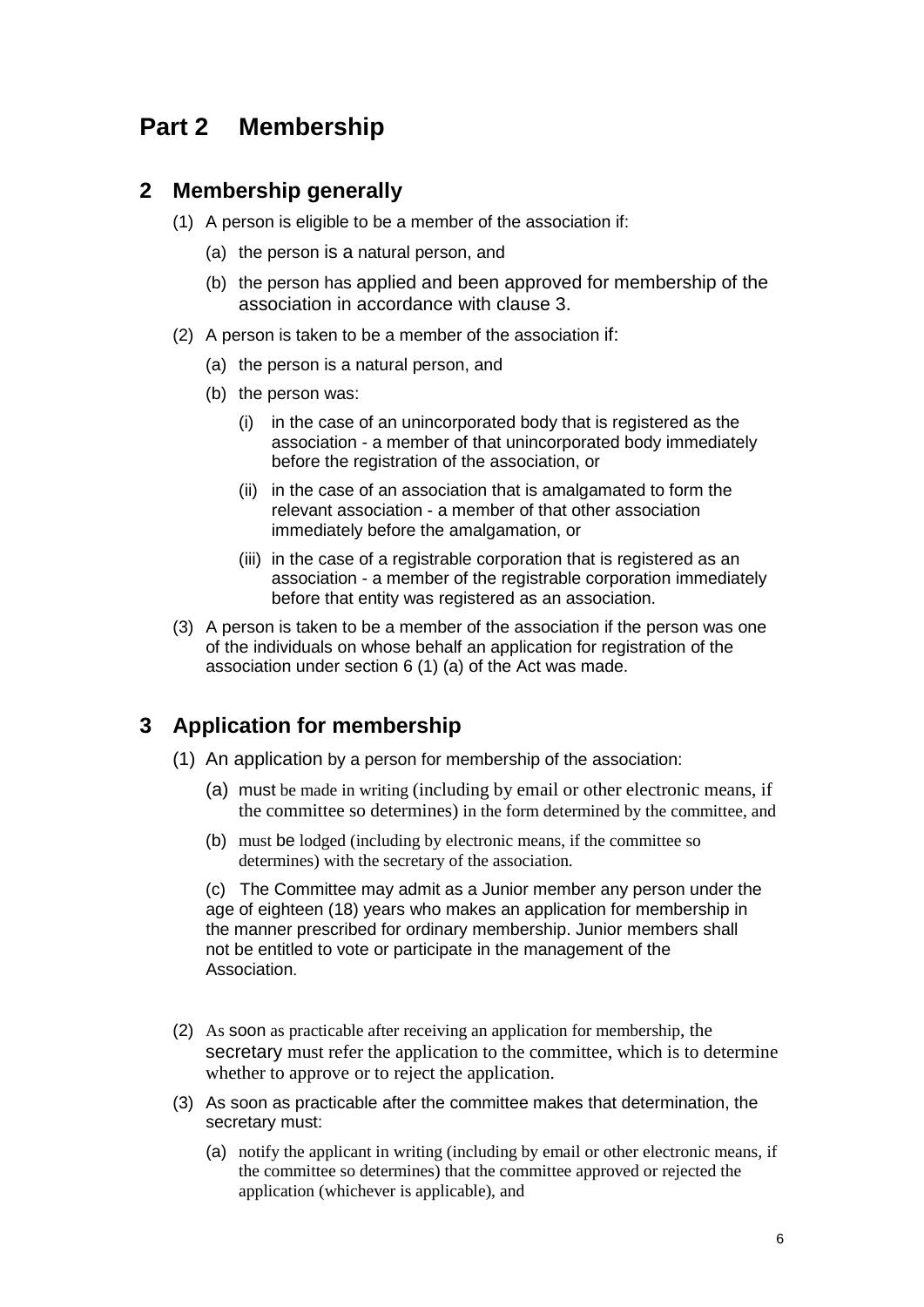- (b) if the committee approved the application, request the applicant to pay (within the period of 28 days after receipt by the applicant of the notification) the sum payable under this constitution by a member as entrance fee and annual subscription.
- (4) The secretary must, on payment by the applicant of the amounts referred to in subclause (3) (b) within the period referred to in that provision, enter or cause to be entered the applicant's name in the register of members and, on the name being so entered, the applicant becomes a member of the association.

## <span id="page-6-0"></span>**4 Cessation of membership**

A person ceases to be a member of the association if the person:

- (a) dies, or
- (b) resigns membership, or
- (c) is expelled from the association, or
- (d) fails to pay the annual membership fee under clause 8 (2) within 2 months after the fee is due.

#### <span id="page-6-1"></span>**5 Membership entitlements not transferable**

A right, privilege or obligation which a person has by reason of being a member of the association:

- (a) is not capable of being transferred or transmitted to another person, and
- (b) terminates on cessation of the person's membership.

## <span id="page-6-2"></span>**6 Resignation of membership**

- (1) A member of the association may resign from membership of the association by first giving to the secretary written notice of at least 1 month (or any other period that the committee may determine) of the member's intention to resign and, on the expiration of the period of notice, the member ceases to be a member.
- (2) If a member of the association ceases to be a member under subclause (1), and in every other case where a member ceases to hold membership, the secretary must make an appropriate entry in the register of members recording the date on which the member ceased to be a member.

## <span id="page-6-3"></span>**7 Register of members**

- (1) The secretary must establish and maintain a register of members of the association (whether in written or electronic form) specifying the name and postal, residential or email address of each person who is a member of the association together with the date on which the person became a member.
- (2) The register of members must be kept in New South Wales:
	- (a) at the main premises of the association, or
	- (b) if the association has no premises, at the association's official address.
- (3) The register of members must be open for inspection, free of charge, by any member of the association at any reasonable hour.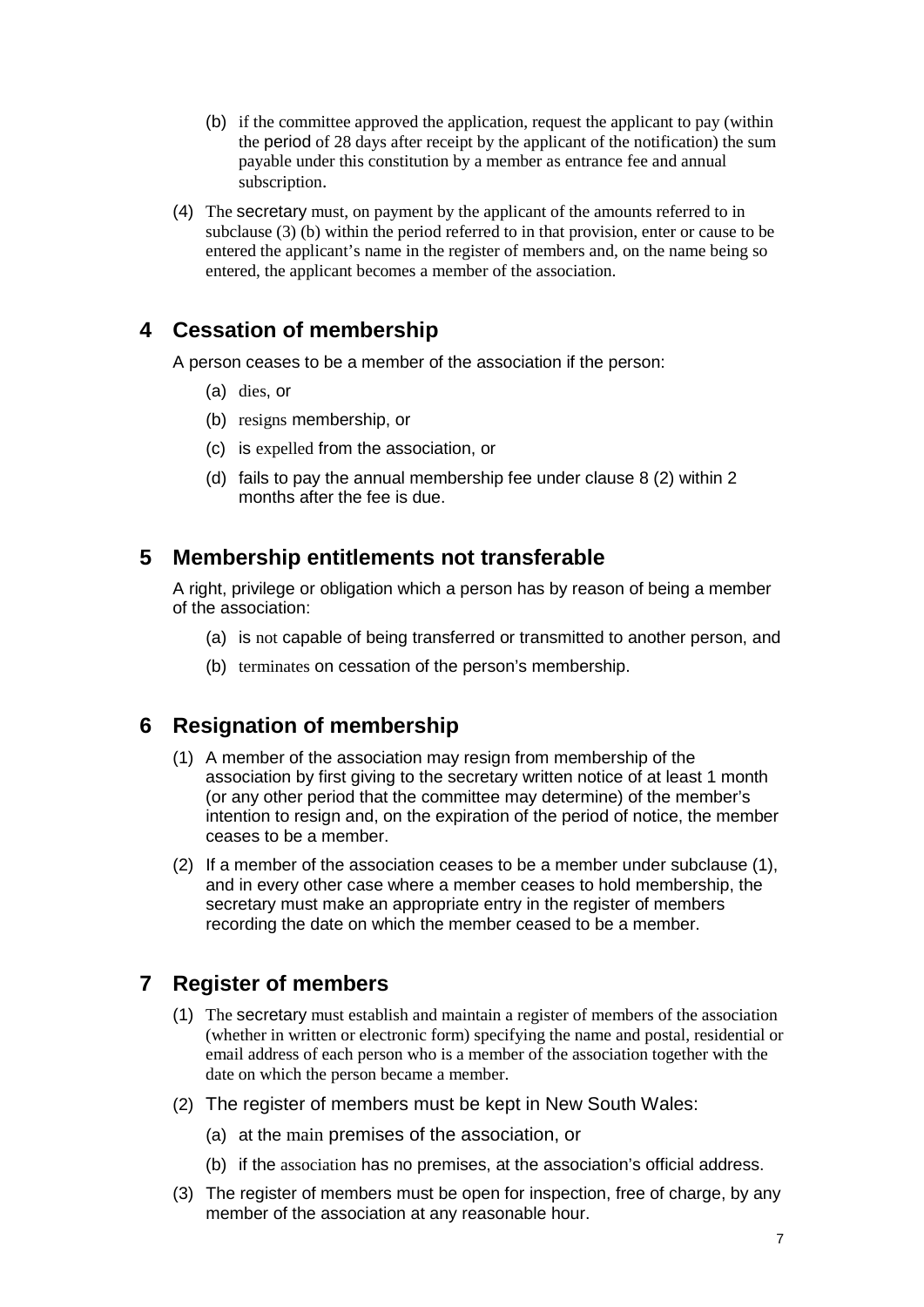- (4) A member of the association may obtain a copy of any part of the register on payment of a fee of not more than \$1 for each page copied.
- (5) If a member requests that any information contained on the register about the member (other than the member's name) not be available for inspection, that information must not be made available for inspection.
- (6) A member must not use information about a person obtained from the register to contact or send material to the person, other than for:
	- (a) the purposes of sending the person a newsletter, a notice in respect of a meeting or other event relating to the association or other material relating to the association, or
	- (b) any other purpose necessary to comply with a requirement of the Act or the Regulation.
- (7) If the register of members is kept in electronic form:
	- (a) it must be convertible into hard copy, and
	- (b) the requirements in subclauses (2) and (3) apply as if a reference to the register of members is a reference to a current hard copy of the register of members.

#### <span id="page-7-0"></span>**8 Fees and subscriptions**

- (1) a member of the association must pay to the association an annual membership fee as determined by the committee in the by-laws of the Association.
	- (a) except as provided by paragraph (b), before the first day of the financial year of the association in each calendar year, or
	- (b) if the member becomes a member on or after the first day of the financial year of the association in any calendar year—on becoming a member and before the first day of the financial year of the association in each succeeding calendar year.

#### <span id="page-7-1"></span>**9 Life Members**

- (i) The Association may, at its Annual General Meeting or at a Special General Meeting called for the purpose, elect life members, and a person shall be eligible for such election for special service rendered to the Association.
- (ii) A nomination for life membership shall be in writing, signed by at least five (5) financial members and submitted to the secretary at least one (1) month before the date fixed for the A.G.M. and shall only be considered at the Annual General Meeting if it receives the approval of the Committee.
- (iii) For such nominations to be successful at the Annual General Meeting they must receive a seventy-five percent (75%) majority vote of members present and entitled to vote.

#### <span id="page-7-2"></span>**10 Patron(s)**

(i) The Association may, at its Annual General Meeting, elect a patron or patrons for the ensuing twelve months, and a person/s shall be eligible for such election for providing their assistance to the Association in pursuing its objects by using their extensive knowledge and skills to mentor members of the Association.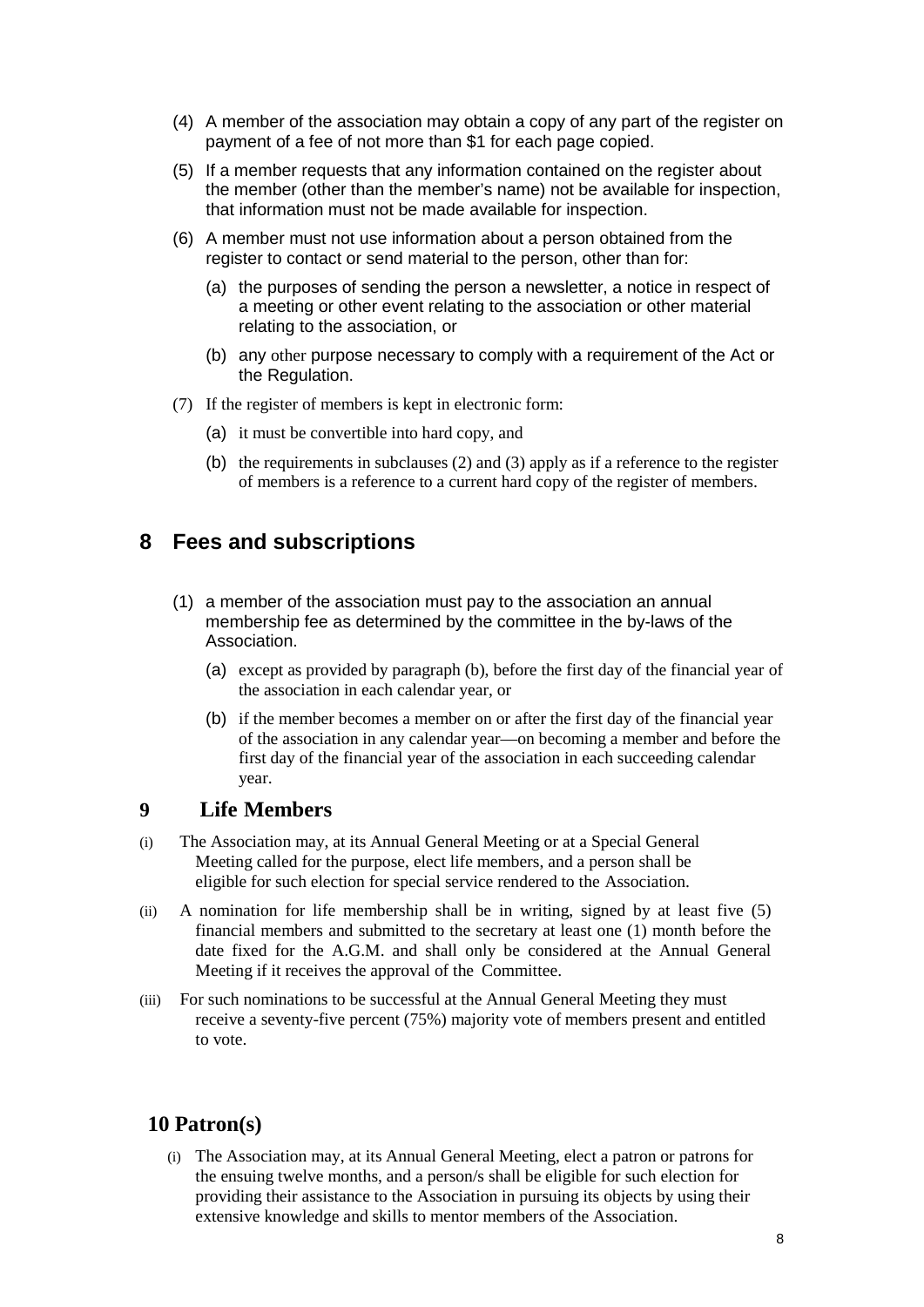- (ii) A nomination for a patron shall be in writing, signed by at least five (5) financial members, submitted to the secretary at least one (1) month before the date fixed for the A.G.M. and shall only be considered at the Annual General Meeting if it receives the approval of the Committee.
- (iii) For such nominations to be successful at the Annual General Meeting they must receive a seventy-five percent (75%) majority vote of members present and entitled to vote

#### <span id="page-8-0"></span>**11 Members' liabilities**

The liability of a member of the association to contribute towards the payment of the debts and liabilities of the association or the costs, charges and expenses of the winding up of the association is limited to the amount, if any, unpaid by the member in respect of membership of the association as required by clause 8.

#### <span id="page-8-1"></span>**12 Resolution of disputes**

- (1) A dispute between a member and *(1)* another member (in their capacity as members) of the association, or a dispute between a member or members and the association, are to be referred to a Community Justice Centre for mediation under the *Community Justice Centres Act 1983*.
- (2) At least 7 days before a mediation session is to commence, the parties are to exchange statements of the issues that are in dispute between them and supply copies to the mediator. (3) If a dispute is not resolved by mediation within 3 months of the referral to a Community Justice Centre, the dispute is to be referred to arbitration.
- (4) The *Commercial Arbitration Act 2010* applies to a dispute referred to arbitration.

 (5) All complaints regarding the affairs of the SCCMA must be signed and submitted to the Secretary either in writing (including by email or other electronic means, if the committee so determines) or personally.

#### <span id="page-8-2"></span>**13 Disciplining of members**

- (1) A complaint may be made to the committee by any person that a member of the association:
	- (a) has refused or neglected to comply with a provision or provisions of this constitution, or
	- (b) has wilfully acted in a manner prejudicial to the interests of the association.
- (2) The committee may refuse to deal with a complaint if it considers the complaint to be trivial or vexatious in nature.
- (3) If the committee decides to deal with the complaint, the committee:
	- (a) must cause notice of the complaint to be served on the member concerned, and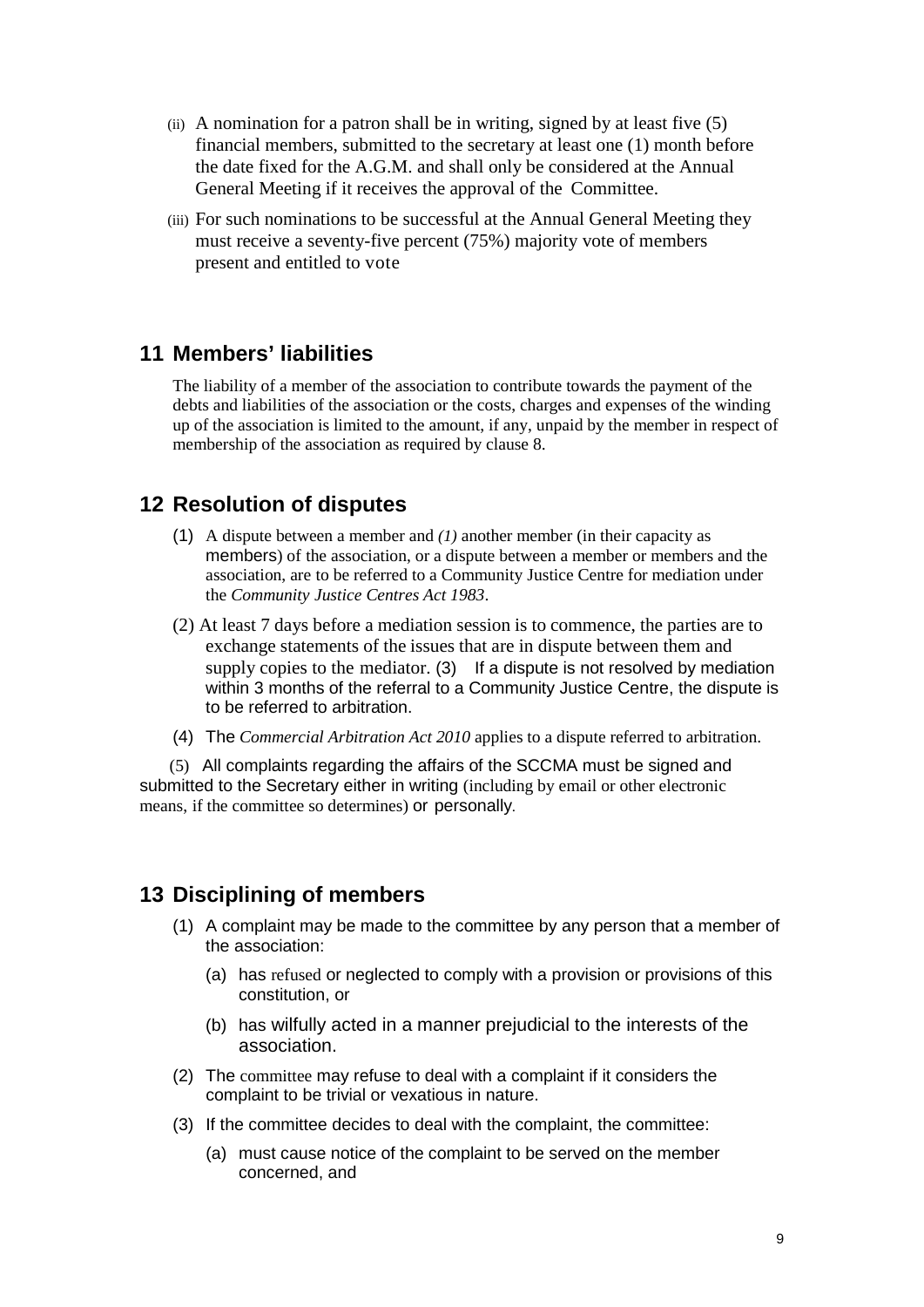- (b) must give the member at least 14 days from the time the notice is served within which to make submissions to the committee in connection with the complaint, and
- (c) must take into consideration any submissions made by the member in connection with the complaint.
- (4) The committee may, by resolution, expel the member from the association or suspend the member from membership of the association if, after considering the complaint and any submissions made in connection with the complaint, it is satisfied that the facts alleged in the complaint have been proved and the expulsion or suspension is warranted in the circumstances.
- (5) If the committee expels or suspends a member, the secretary must, within 7 days after the action is taken, cause written notice to be given to the member of the action taken, of the reasons given by the committee for having taken that action and of the member's right of appeal under clause 14.
- (6) The expulsion or suspension does not take effect:
	- (a) until the expiration of the period within which the member is entitled to appeal against the resolution concerned, or
	- (b) if within that period the member exercises the right of appeal, unless and until the association confirms the resolution under clause 14,

whichever is the later.

#### <span id="page-9-0"></span>**14 Right of appeal of disciplined member**

- (1) A member may appeal to the association in general meeting against a resolution of the committee under clause 13, within 7 days after notice of the resolution is served on the member, by lodging with the secretary a notice to that effect.
- (2) The notice may, but need not, be accompanied by a statement of the grounds on which the member intends to rely for the purposes of the appeal.
- (3) On receipt of a notice from a member under subclause (1), the secretary must notify the committee, which is to convene a general meeting of the association to be held within 28 days after the date on which the secretary received the notice.
- (4) At a general meeting of the association convened under subclause (3):
	- (a) no business other than the question of the appeal is to be transacted, and
	- (b) the committee and the member must be given the opportunity to state their respective cases orally or in writing, or both, and
	- (c) the members present are to vote by secret ballot on the question of whether the resolution should be confirmed or revoked.

(5) The appeal is to be determined by a simple majority of votes cast by members of the association.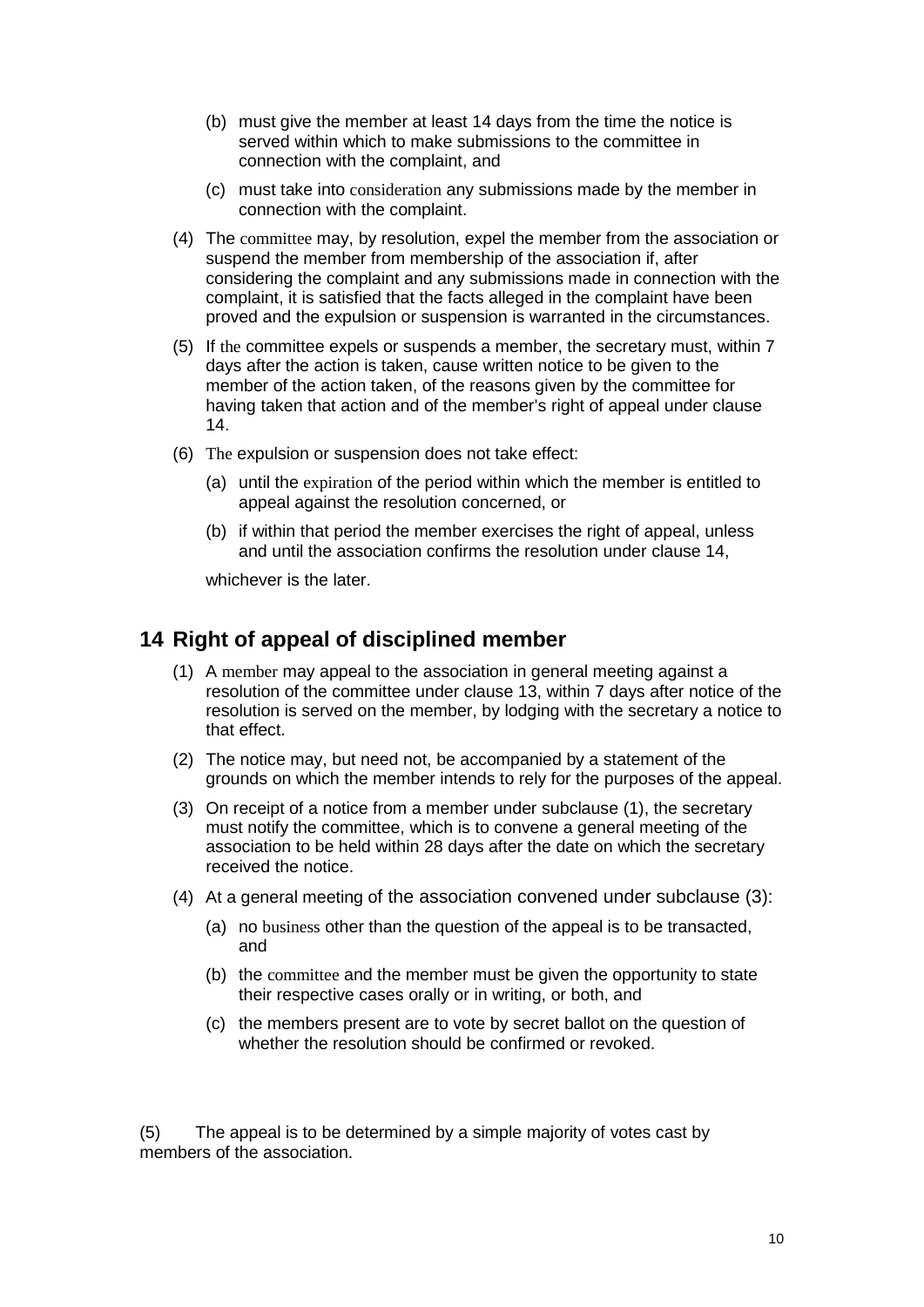## <span id="page-10-0"></span>**Part 3 The committee**

#### <span id="page-10-1"></span>**15 Powers of the committee**

Subject to the Act, the Regulation, this constitution and any resolution passed by the association in general meeting, the committee:

- (a) is to control and manage the affairs of the association, and
- (b) may exercise all the functions that may be exercised by the association, other than those functions that are required by this constitution to be exercised by a general meeting of members of the association, and
- (c) has power to perform all the acts and do all things that appear to the committee to be necessary or desirable for the proper management of the affairs of the association.

#### <span id="page-10-2"></span>**16 Composition and membership of committee**

- (1) The committee is to consist of:
	- (a) the office-bearers of the association, and
	- (b) at least 3 ordinary committee members,

each of whom is to be elected at the annual general meeting of the association under clause 15.

- (2) The total number of committee members is to be 7.
- (3) The office-bearers of the association are as follows:
	- (a) the president,
	- (b) the vice-president,
	- (c) the treasurer,
	- (d) the secretary.
- (4) A committee member may hold up to 2 offices (other than both the offices of president and vice-president).
- (5) There is no maximum number of consecutive terms for which a committee member may hold office.
- (6) There is no maximum number of consecutive terms for which an office-bearer may hold office.
- (7) Each member of the committee is, subject to this constitution, to hold office until immediately before the election of committee members at the annual general meeting next following the date of the member's election, and is eligible for reelection.

#### <span id="page-10-3"></span>**17 Election of committee members**

(1) Nominations of candidates for election as office-bearers of the association or as ordinary committee members: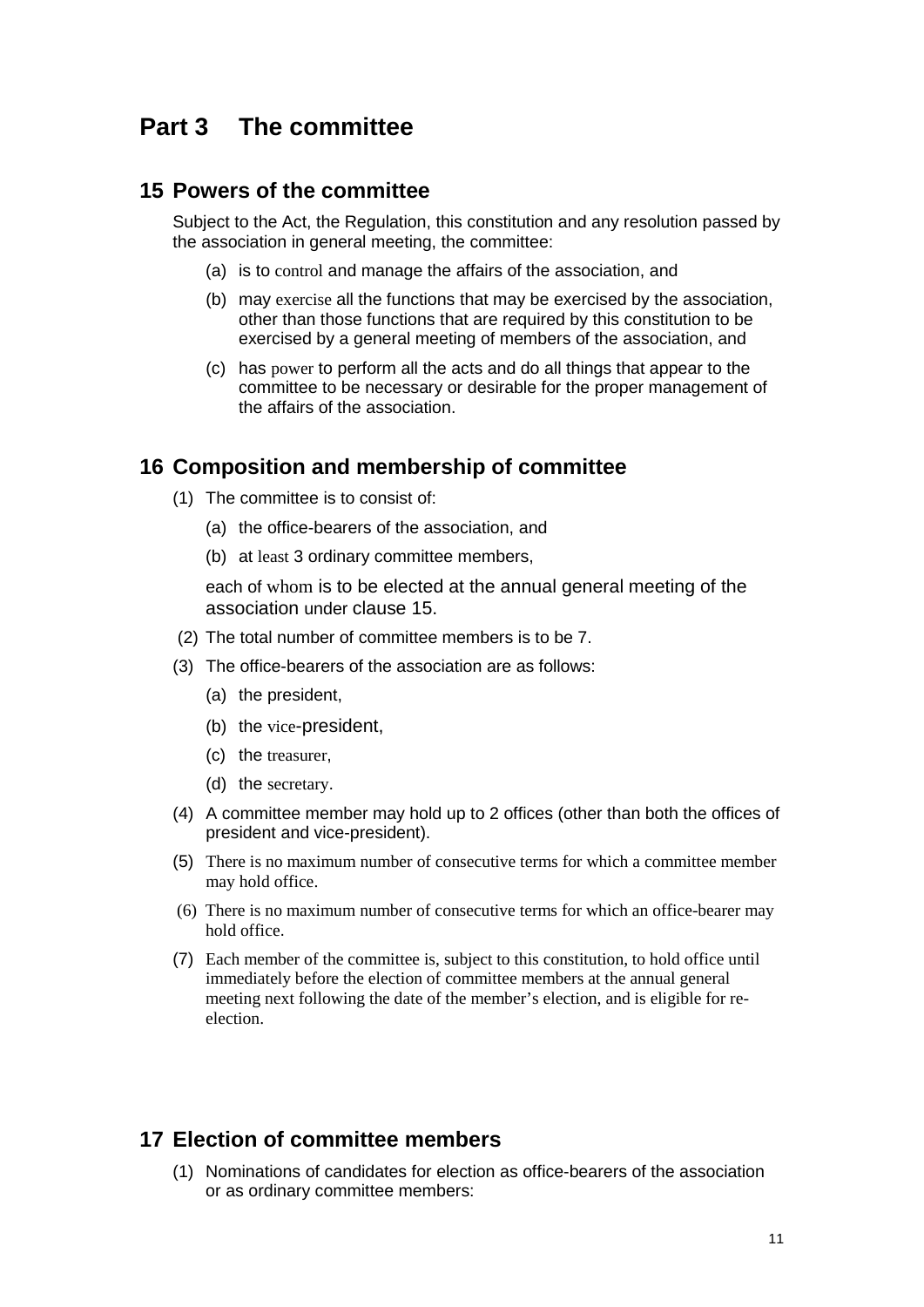- (a) must be made in writing, signed by 2 members of the association and accompanied by the written consent of the candidate (which may be endorsed on the form of the nomination), and
- (b) must be delivered to the secretary of the association at least 7 days before the date fixed for the holding of the annual general meeting at which the election is to take place.
- (2) If insufficient nominations are received to fill all vacancies on the committee, the candidates nominated are taken to be elected and further nominations are to be received at the annual general meeting.
- (3) If insufficient further nominations are received, any vacant positions remaining on the committee are taken to be casual vacancies.
- (4) If the number of nominations received is equal to the number of vacancies to be filled, the persons nominated are taken to be elected.
- (5) If the number of nominations received exceeds the number of vacancies to be filled, a ballot is to be held.
- (6) The ballot for the election of office-bearers and ordinary committee members of the committee is to be conducted at the annual general meeting in any usual and proper manner that the committee directs.
- (7) A person nominated as a candidate for election as an office-bearer or as an ordinary committee member of the association must be a member of the association for a minimum of six months.

#### <span id="page-11-0"></span>**18 The President**

- 1. The President shall, as chairperson preside over all meetings of the Committee and any General or Special Meetings called during their period of office and shall conduct all such meetings according to the rules of debate as required in section 35 of this Constitution.
- 2. The President shall have the authority to nominate an ordinary member to fill any Committee position, which becomes vacant during the one year of office (see rule 24) below).
- 3. The President shall be the SCCMA representative whenever practicable. In the event of the President being unavailable then his position is to be filled in order by the Vice President, Secretary, Treasurer etc.

#### <span id="page-11-1"></span>**19 The Vice President**

- 1. The Vice President shall act in the capacity of President at meetings when the President is unable to attend.
- 2. The Vice President shall assume the position and duties of president if the President vacates the office at any time during their one-year term

#### <span id="page-11-2"></span>**20 Secretary**

- (1) The secretary of the association must, as soon as practicable after being appointed as secretary, lodge notice with the association of his or her address.
- (2) The Secretary shall hold the office of "PUBLIC OFFICER" and be responsible for fulfilling the obligations of that Office
- (3) It is the duty of the secretary to keep minutes (whether in written or electronic form) of: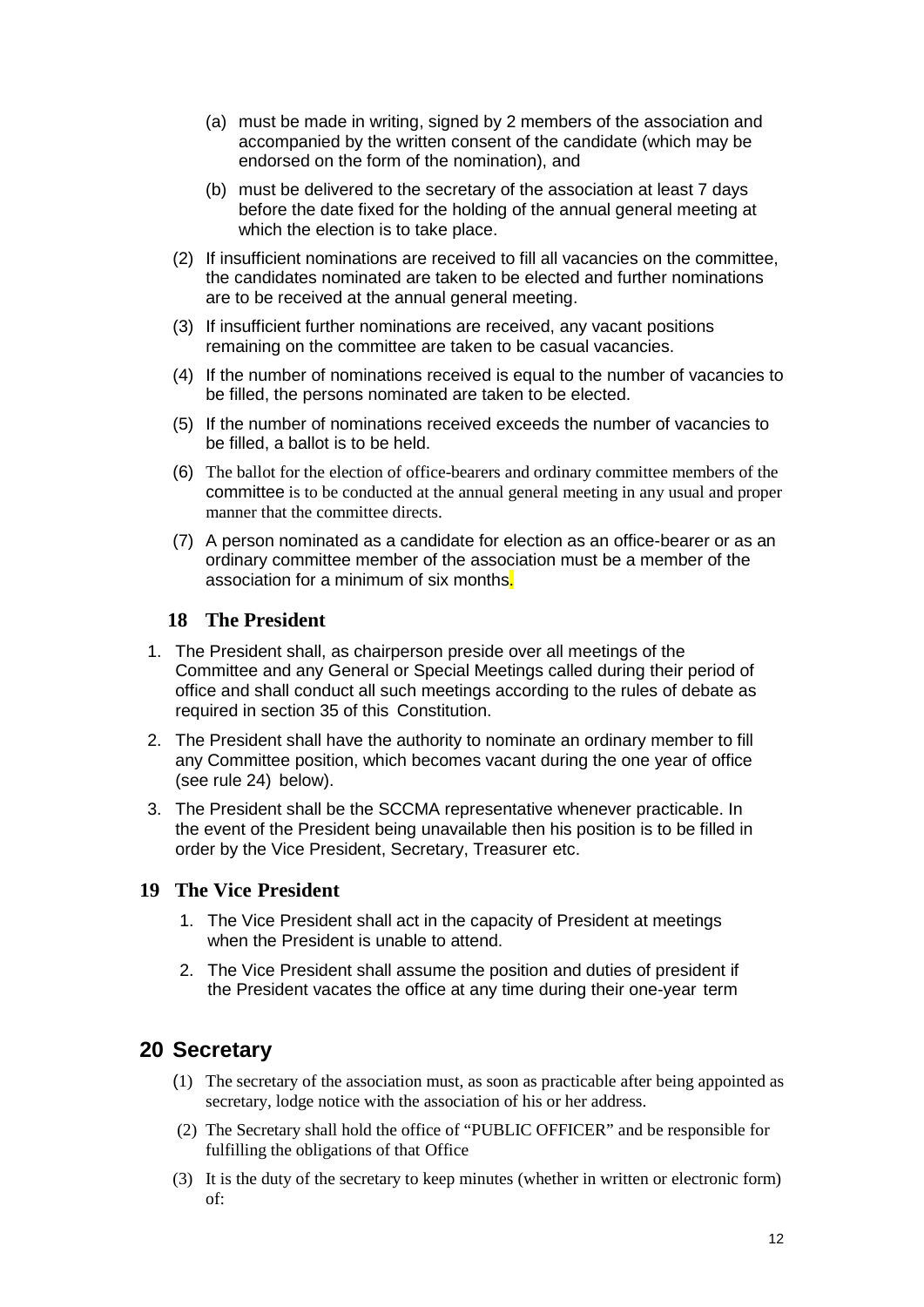- (a) all appointments of office-bearers and members of the committee, and
- (b) the names of members of the committee present at a committee meeting or a general meeting, and
- (c) all proceedings at committee meetings and general meetings.
- (4) Minutes of proceedings at a meeting must be signed by the chairperson of the meeting or by the chairperson of the next succeeding meeting.
- (5) The signature of the chairperson may be transmitted by electronic means for the purposes of subclause (3).

#### <span id="page-12-0"></span>**21 Treasurer**

It is the duty of the treasurer of the association to ensure:

- (a) that all money due to the association is collected and received and that all payments authorised by the association are made, and
- (b) that correct books and accounts are kept showing the financial affairs of the association, including full details of all receipts and expenditure connected with the activities of the association.

#### <span id="page-12-1"></span>**22 Casual vacancies**

- (1) In the event of a casual vacancy occurring in the membership of the committee, the committee may appoint a member of the association to fill the vacancy and the member so appointed is to hold office, subject to this constitution, until the annual general meeting next following the date of the appointment.
- (2) A casual vacancy in the office of a member of the committee occurs if the member:
	- (a) dies, or
	- (b) ceases to be a member of the association, or
	- (c) is or becomes an insolvent under administration within the meaning of the *[Corporations](http://www.comlaw.gov.au/)  [Act 2001](http://www.comlaw.gov.au/)* of the Commonwealth, or
	- (d) resigns office by notice in writing given to the secretary, or
	- (e) is removed from office under clause 19, or
	- (f) becomes a mentally incapacitated person, or
	- (g) is absent without the consent of the committee from 3 consecutive meetings of the committee, or
	- (h) is convicted of an offence involving fraud or dishonesty for which the maximum penalty on conviction is imprisonment for not less than 3 months, or
	- (i) is prohibited from being a director of a company under Part 2D.6 (Disqualification from managing corporations) of the *[Corporations Act 2001](http://www.comlaw.gov.au/)* of the Commonwealth

#### <span id="page-12-2"></span>**23 Removal of committee members**

(1) Any five (5) financial ordinary members may convene an Extraordinary General Meeting for the purpose of proposing a vote of no confidence in a Committee member or members, provided that they give to the Secretary seven (7) days' notice in writing of such intention and the Committee shall give to the members at least fourteen (14) days' notice of the motion to be considered.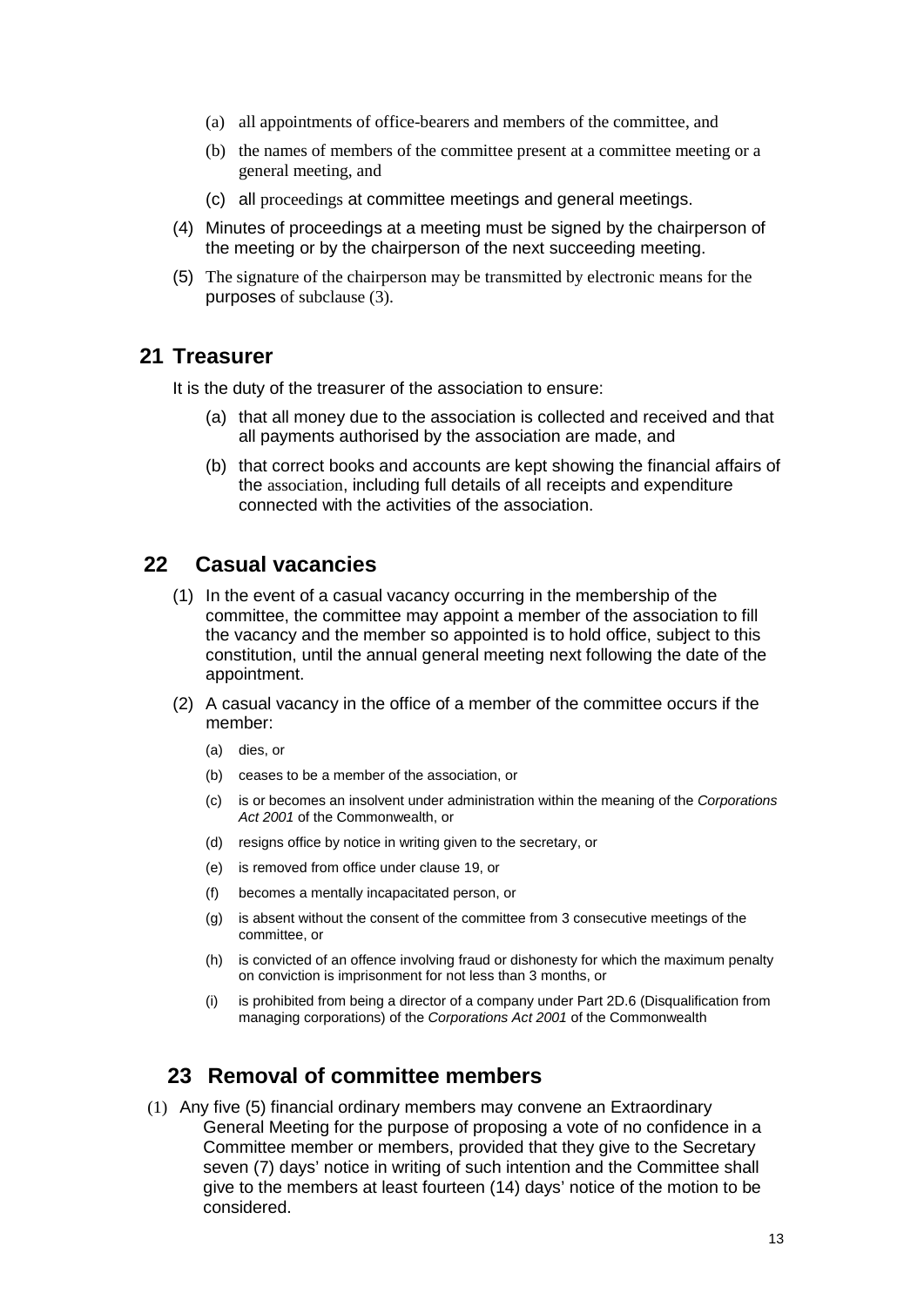- (2) Such a motion is carried by seventy-five percent (75%) majority of the members present and entitled to vote. The Committee member or members in whom such a motion is carried will immediately resign and the vacancy so created will be filled by immediate election.
- (3) If a member of the committee to whom a proposed resolution referred to in clause (1) relates makes representations in writing to the secretary or president (not exceeding a reasonable length) and requests that the representation be notified to the members of the association, the secretary or the president may send a copy of the representations to each member of the association or, if the representations are not so sent, the member is entitled to require that the representations be read out at the meeting at which the resolution is considered.

## <span id="page-13-0"></span>**24 Committee meetings and quorum**

.

- (1) The committee must meet at least 11 times in each period of 12 months at the place and time that the committee may determine.
- (2) Additional meetings of the committee may be convened by the president or by any member of the committee.
- (3) Oral or written notice of a meeting of the committee must be given by the secretary to each member of the committee at least 48 hours (or any other period that may be unanimously agreed on by the members of the committee) before the time appointed for the holding of the meeting.
- (4) Notice of a meeting given under subclause (3) must specify the general nature of the business to be transacted at the meeting and no business other than that business is to be transacted at the meeting, except business which the committee members present at the meeting unanimously agree to treat as urgent business.
- (5) Any 4 members of the committee constitute a quorum for the transaction of the business of a meeting of the committee.
- (6) No business is to be transacted by the committee unless a quorum is present and if, within half an hour of the time appointed for the meeting, a quorum is not present, the meeting is to stand adjourned to the same place and at the same hour of the same day in the following week.
- (7) If at the adjourned meeting a quorum is not present within half an hour of the time appointed for the meeting, the meeting is to be dissolved.
- (8) At a meeting of the committee:
	- (a) the president or, in the president's absence, the vice-president is to preside, or
	- (b) if the president and the vice-president are absent or unwilling to act, one of the remaining members of the committee chosen by the members present at the meeting is to preside.

## <span id="page-13-1"></span>**25 Appointment of association members as committee members to constitute quorum**

(1) If at any time the number of committee members is less than the number required to constitute a quorum for a committee meeting, the existing committee members may appoint a sufficient number of members of the association as committee members to enable the quorum to be constituted.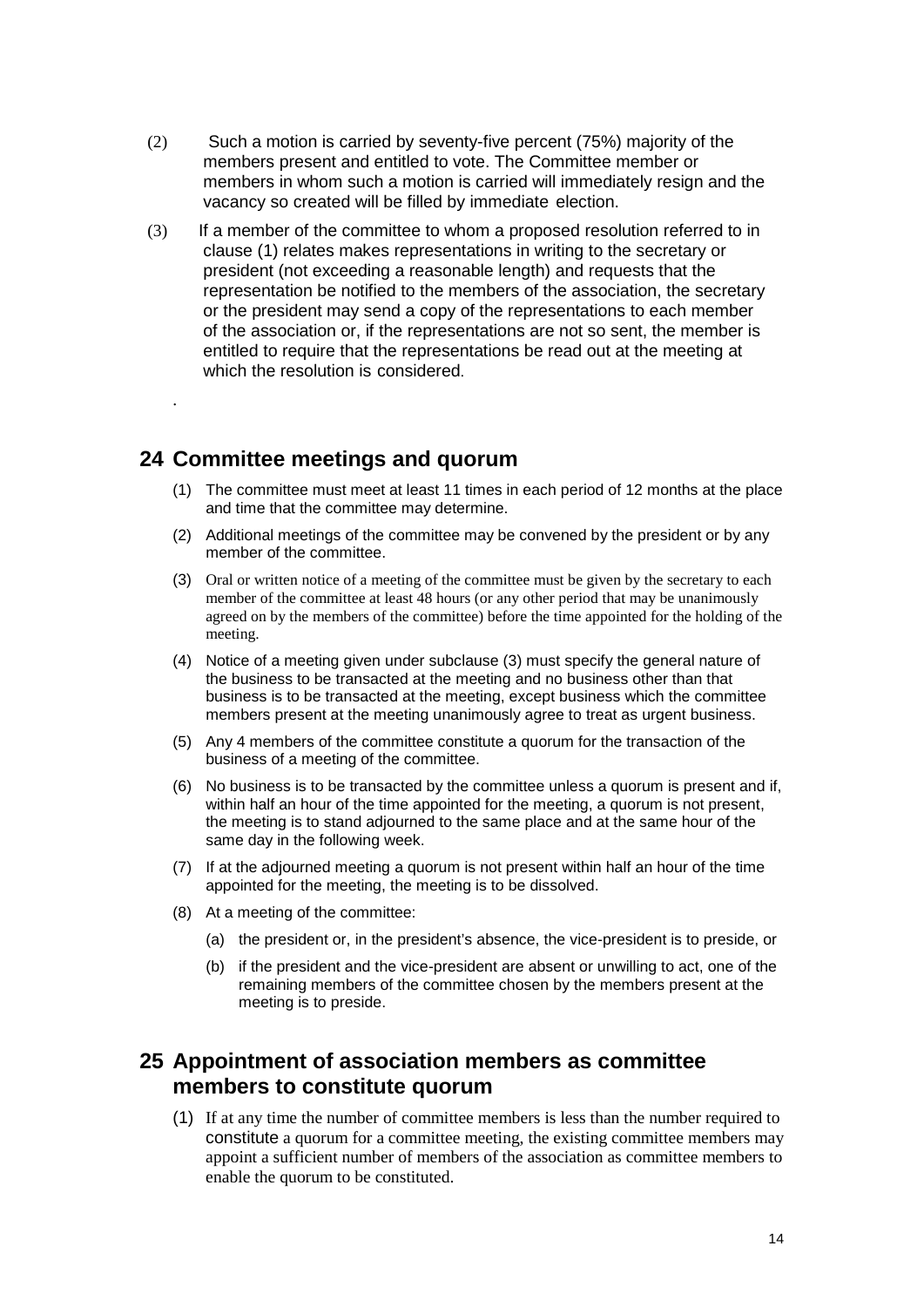- (2) A member of the committee so appointed is to hold office, subject to this constitution, until the annual general meeting next following the date of the appointment.
- (3) This clause does not apply to the filling of a casual vacancy to which clause 18 applies.

## <span id="page-14-0"></span>**26 Use of technology at committee meetings**

- (1) A committee meeting may be held at 2 or more venues using any technology approved by the committee that gives each of the committee's members a reasonable opportunity to participate.
- (2) A committee member who participates in a committee meeting using that technology is taken to be present at the meeting and, if the member votes at the meeting, is taken to have voted in person.

## <span id="page-14-1"></span>**23 Delegation by committee to sub-committee**

- (1) The committee may, by instrument in writing, delegate to one or more subcommittees (consisting of the member or members of the association that the committee thinks fit) the exercise of any of the functions of the committee that are specified in the instrument, other than:
	- (a) this power of delegation, and
	- (b) a function which is a duty imposed on the committee by the Act or by any other law.
- (2) A function the exercise of which has been delegated to a sub-committee under this clause may, while the delegation remains unrevoked, be exercised from time to time by the sub-committee in accordance with the terms of the delegation.
- (3) A delegation under this clause may be made subject to any conditions or limitations as to the exercise of any function, or as to time or circumstances, that may be specified in the instrument of delegation.
- (4) Despite any delegation under this clause, the committee may continue to exercise any function delegated.
- (5) Any act or thing done or suffered by a sub-committee acting in the exercise of a delegation under this clause has the same force and effect as it would have if it had been done or suffered by the committee.
- (6) The committee may, by instrument in writing, revoke wholly or in part any delegation under this clause.
- (7) A sub-committee may meet and adjourn as it thinks proper.

#### <span id="page-14-2"></span>**24 Voting and decisions**

- (1) Questions arising at a meeting of the committee or of any sub-committee appointed by the committee are to be determined by a majority of the votes of members of the committee or sub-committee present at the meeting.
- (2) Each member present at a meeting of the committee or of any subcommittee appointed by the committee (including the person presiding at the meeting) is entitled to one vote but, in the event of an equality of votes on any question, the person presiding may exercise a second or casting vote.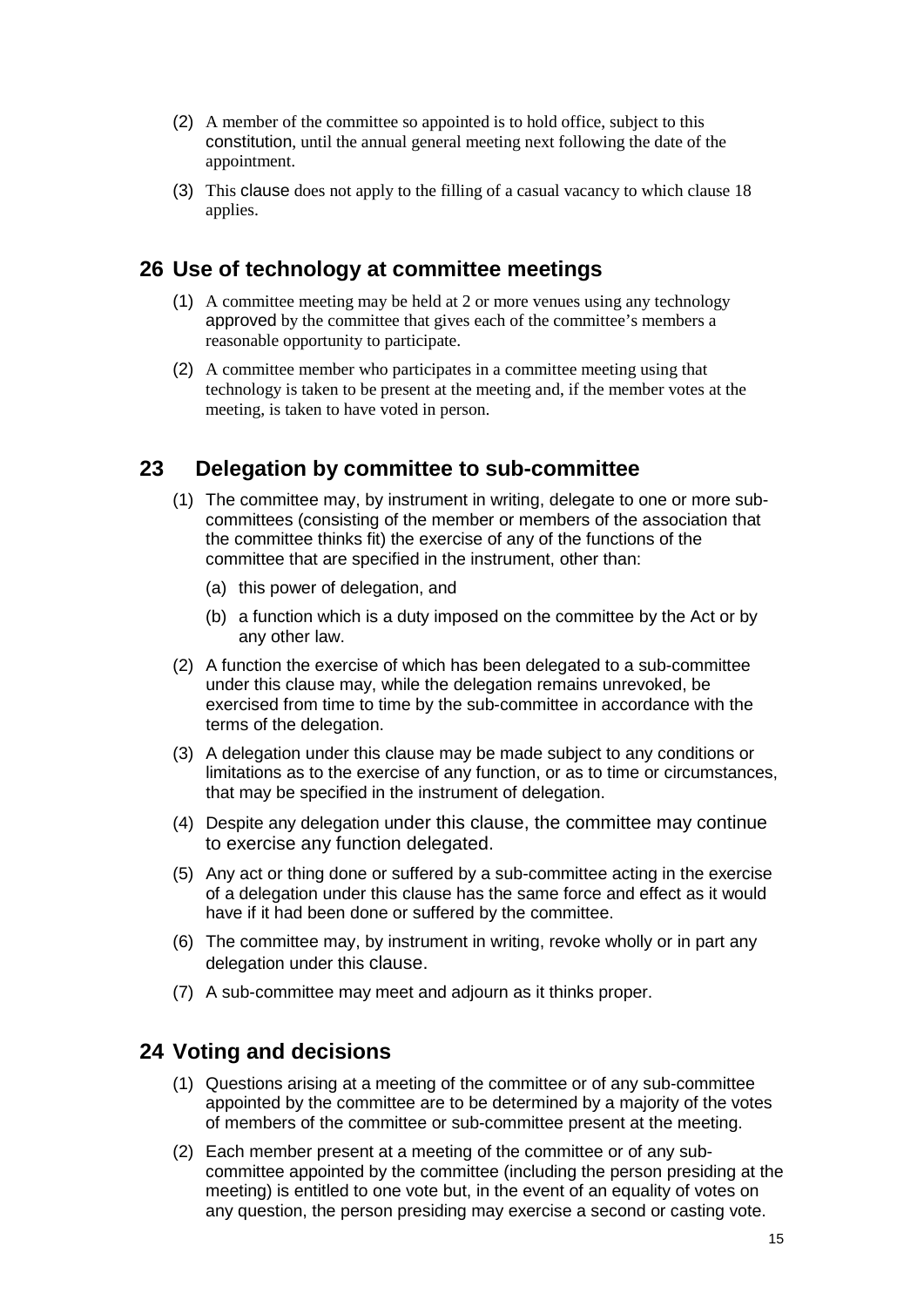- (3) Subject to clause 20 (5), the committee may act despite any vacancy on the committee.
- (4) Any act or thing done or suffered, or purporting to have been done or suffered, by the committee or by a sub-committee appointed by the committee, is valid and effectual despite any defect that may afterwards be discovered in the appointment or qualification of any member of the committee or sub-committee.

## <span id="page-15-0"></span>**Part 4 General meetings**

#### <span id="page-15-1"></span>**25 Annual general meetings - holding of**

- (1) The association must hold its first annual general meeting within 18 months after its registration under the Act.
- (2) The association must hold its annual general meetings:
	- (a) within 6 months after the close of the association's financial year, or
	- (b) within any later time that may be allowed or prescribed under section 37 (2) (b) of the Act.

#### <span id="page-15-2"></span>**26 Annual general meetings - calling of and business at**

- (1) The annual general meeting of the association is, subject to the Act and to clause 25, to be convened on the date and at the place and time that the committee thinks fit.
- (2) In addition to any other business which may be transacted at an annual general meeting, the business of an annual general meeting is to include the following:
	- (a) to confirm the minutes of the last preceding annual general meeting and of any special general meeting held since that meeting.
	- (b) to receive from the committee reports on the activities of the association during the last preceding financial year,
	- (c) to elect office-bearers of the association and ordinary committee members,
	- (d) to receive and consider any financial statement or report required to be submitted to members under the Act.
- (3) An annual general meeting must be specified as that type of meeting in the notice convening it.

#### <span id="page-15-3"></span>**27 Special general meetings - calling of**

- (1) The committee may, whenever it thinks fit, convene a special general meeting of the association.
- (2) The committee must, on the requisition of at least 5% of the total number of members, convene a special general meeting of the association.
- (3) A requisition of members for a special general meeting:
	- (a) must be in writing, and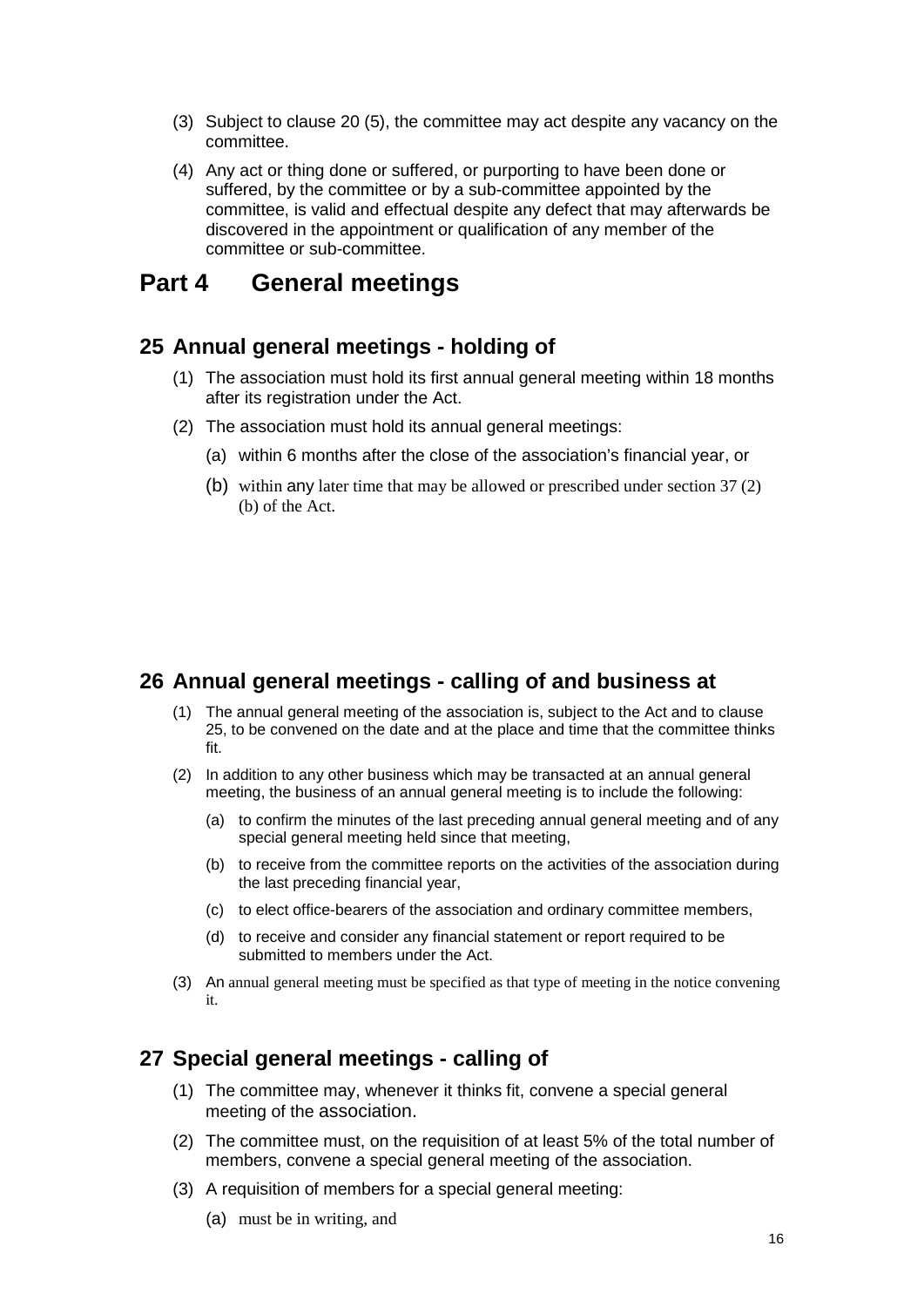- (b) must state the purpose or purposes of the meeting, and
- (c) must be signed by the members making the requisition, and
- (d) must be lodged with the secretary, and
- (e) may consist of several documents in a similar form, each signed by one or more of the members making the requisition.
- (4) If the committee fails to convene a special general meeting to be held within 1 month after the date on which a requisition of members for the meeting is lodged with the secretary, any one or more of the members who made the requisition may convene a special general meeting to be held not later than 3 months after that date.
- (5) A special general meeting convened by a member or members as referred to in subclause (4) must be convened as nearly as is practicable in the same manner as general meetings are convened by the committee.
- (6) For the purposes of subclause (3):
	- (a) a requisition may be in electronic form, and
	- (b) a signature may be transmitted, and a requisition may be lodged, by electronic means.

#### <span id="page-16-0"></span>**28 Notice**

- (1) Except if the nature of the business proposed to be dealt with at a general meeting requires a special resolution of the association, the secretary must, at least 14 days before the date fixed for the holding of the general meeting, give a notice to each member specifying the place, date and time of the meeting and the nature of the business proposed to be transacted at the meeting.
- (2) If the nature of the business proposed to be dealt with at a general meeting requires a special resolution of the association, the secretary must, at least 21 days before the date fixed for the holding of the general meeting, cause notice to be given to each member specifying, in addition to the matter required under subclause (1), the intention to propose the resolution as a special resolution.

**Note.** A special resolution must be passed in accordance with section 39 of the Act.

- (3) No business other than that specified in the notice convening a general meeting is to be transacted at the meeting except, in the case of an annual general meeting, business which may be transacted under clause 26 (2).
- (4) A member desiring to bring any business before a general meeting may give notice in writing of that business to the secretary who must include that business in the next notice calling a general meeting given after receipt of the notice from the member.

#### <span id="page-16-1"></span>**29 Quorum for general meetings**

- (1) No item of business is to be transacted at a general meeting unless a quorum of members entitled under this constitution to vote is present during the time the meeting is considering that item.
- (2) Ten members present (being members entitled under this constitution to vote at a general meeting) constitute a quorum for the transaction of the business of a general meeting.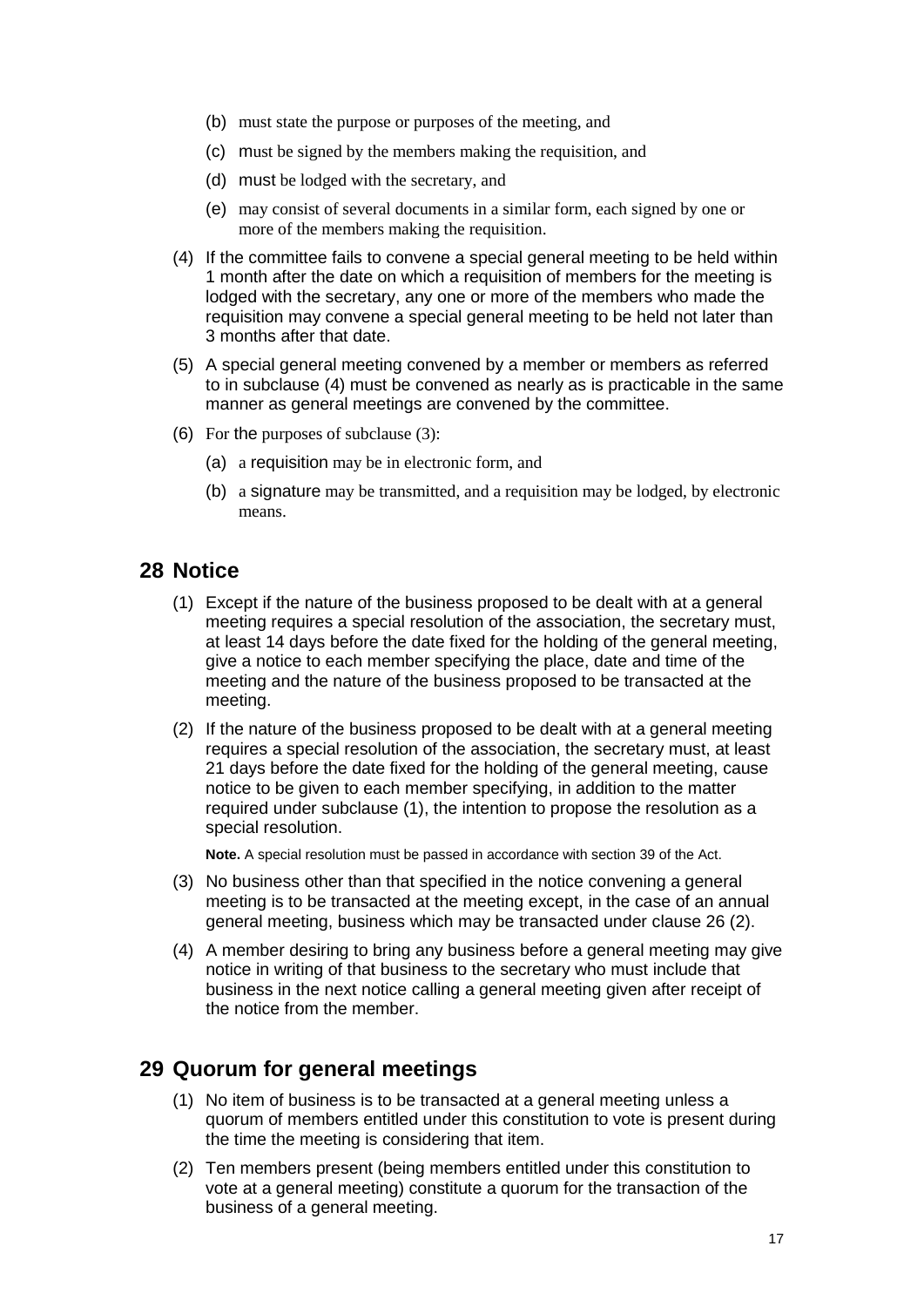- (3) If within half an hour after the appointed time for the commencement of a general meeting a quorum is not present, the meeting:
	- (a) if convened on the requisition of members—is to be dissolved, and
	- (b) in any other case—is to stand adjourned to the same day in the following week at the same time and (unless another place is specified at the time of the adjournment by the person presiding at the meeting or communicated by written notice to members given before the day to which the meeting is adjourned) at the same place.
- (4) If at the adjourned meeting a quorum is not present within half an hour after the time appointed for the commencement of the meeting, the members present (being at least 10) are to constitute a quorum.

## <span id="page-17-0"></span>**30 Presiding member**

- (1) The president or, in the president's absence, the vice-president, is to preside as chairperson at each general meeting of the association.
- (2) If the president and the vice-president are absent or unwilling to act, the members present must elect one of their number to preside as chairperson at the meeting.

## <span id="page-17-1"></span>**31 Adjournment**

- (1) The chairperson of a general meeting at which a quorum is present may, with the consent of the majority of members present at the meeting, adjourn the meeting from time to time and place to place, but no business is to be transacted at an adjourned meeting other than the business left unfinished at the meeting at which the adjournment took place.
- (2) If a general meeting is adjourned for 14 days or more, the secretary must give written or oral notice of the adjourned meeting to each member of the association stating the place, date and time of the meeting and the nature of the business to be transacted at the meeting.
- (3) Except as provided in subclauses (1) and (2), notice of an adjournment of a general meeting or of the business to be transacted at an adjourned meeting is not required to be given.

## <span id="page-17-2"></span>**32 Making of decisions**

- (1) A question arising at a general meeting of the association is to be determined by:
	- (a) a show of hands or, if the meeting is one to which clause 37 applies, any appropriate corresponding method that the committee may determine, or
	- (b) if on the motion of the chairperson or if 10 or more members present at the meeting decide that the question should be determined by a written ballot—a written ballot.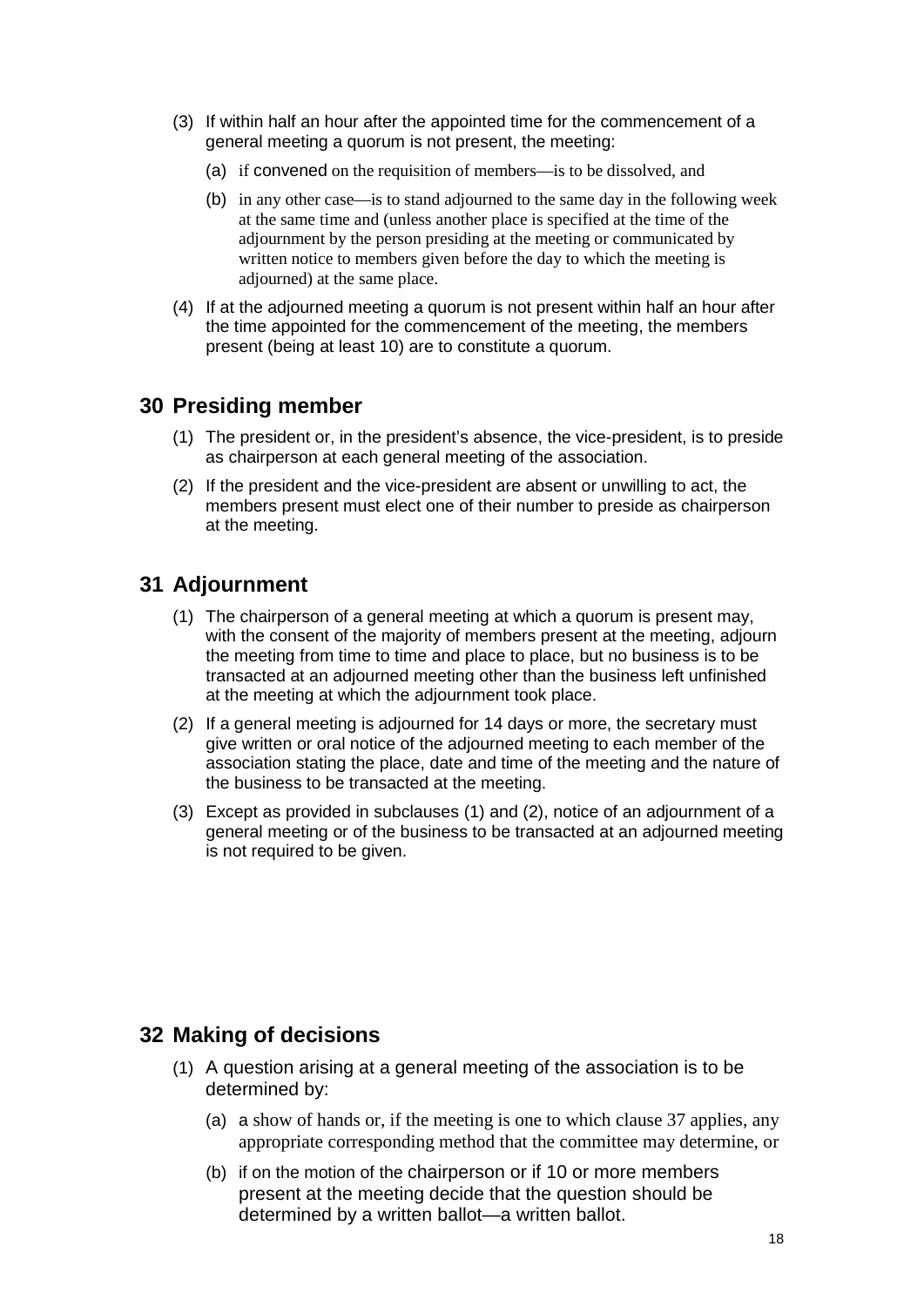- (2) If the question is to be determined by a show of hands, a declaration by the chairperson that a resolution has, on a show of hands, been carried or carried unanimously or carried by a particular majority or lost, or an entry to that effect in the minute book of the association, is evidence of the fact without proof of the number or proportion of the votes recorded in favour of or against that resolution.
- (3) Subclause (2) applies to a method determined by the committee under subclause (1) (a) in the same way as it applies to a show of hands.
- (4) If the question is to be determined by a written ballot, the ballot is to be conducted in accordance with the directions of the chairperson.

#### <span id="page-18-0"></span>**33 Special resolutions**

A special resolution may only be passed by the association in accordance with section 39 of the Act.

## <span id="page-18-1"></span>**34 Voting**

.

- (1) On any question arising at a general meeting of the association a member has one vote only.
- (2) In the case of an equality of votes on a question at a general meeting, the chairperson of the meeting is entitled to exercise a second or casting vote.
- (3) A member is not entitled to vote at any general meeting of the association unless all money due and payable by the member to the association has been paid.
- (4) A member is not entitled to vote at any general meeting of the association if the member is under 18 years of age.

#### <span id="page-18-2"></span>**35 Proxy votes not permitted**

Proxy voting must not be undertaken at or in respect of a general meeting.

#### <span id="page-18-3"></span>**36 Postal or electronic ballots**

- (1) The association may hold a postal or electronic ballot (as the committee determines) to determine any issue or proposal (other than an appeal under clause 12).
- (2) A postal or electronic ballot is to be conducted in accordance with Schedule 3 to the Regulation.

#### <span id="page-18-4"></span>**37 Use** of **technology at general meetings**

- (1) A general meeting may be held at 2 or more venues using any technology approved by the committee that gives each of the association's members a reasonable opportunity to participate.
- (2) A member of an association who participates in a general meeting using that technology is taken to be present at the meeting and, if the member votes at the meeting, is taken to have voted in person.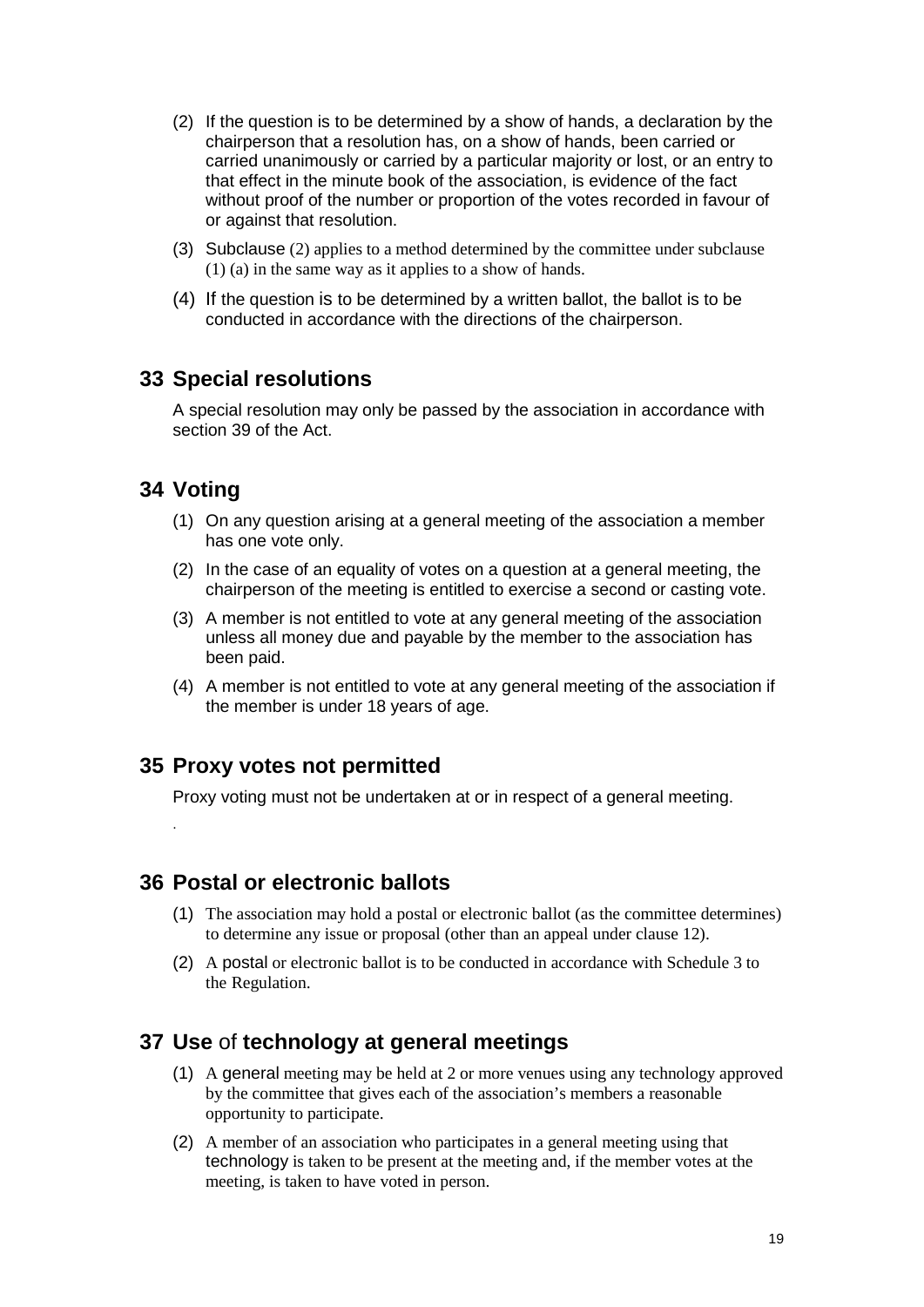## <span id="page-19-0"></span>**Part 5 Miscellaneous**

#### <span id="page-19-1"></span>**38 Insurance**

The association may affect and maintain insurance.

#### <span id="page-19-2"></span>**39 Funds - source**

- (1) The funds of the association are to be derived from entrance fees and annual subscriptions of members, donations and, subject to any resolution passed by the association in general meeting, any other sources that the committee determines.
- (2) All money received by the association must be deposited as soon as practicable and without deduction to the credit of the association's bank or other authorised deposit-taking institution account.
- (3) The association must, as soon as practicable after receiving any money, issue an appropriate receipt.

#### <span id="page-19-3"></span>**40 Funds - management**

- (1) Subject to any resolution passed by the association in general meeting, the funds of the association are to be used solely in pursuance of the objects of the association in the manner that the committee determines.
- (2) All cheques, drafts, bills of exchange, promissory notes and other negotiable instruments must be signed by 2 authorised signatories.

#### <span id="page-19-4"></span>**41 Association is non-profit**

.

Subject to the Act and the Regulation, the association must apply its funds and assets solely in pursuance of the objects of the association and must not conduct its affairs so as to provide a pecuniary gain for any of its members.

## <span id="page-19-5"></span>**42 Distribution of property on winding up of association**

- (1) Subject to the Act and the Regulations, in a winding up of the association, any surplus property of the association is to be transferred to another organisation with similar objects and which is not carried on for the profit or gain of its individual members.
- (2) In this clause, a reference to the surplus property of an association is a reference to that property of the association remaining after satisfaction of the debts and liabilities of the association and the costs, charges and expenses of the winding up of the association.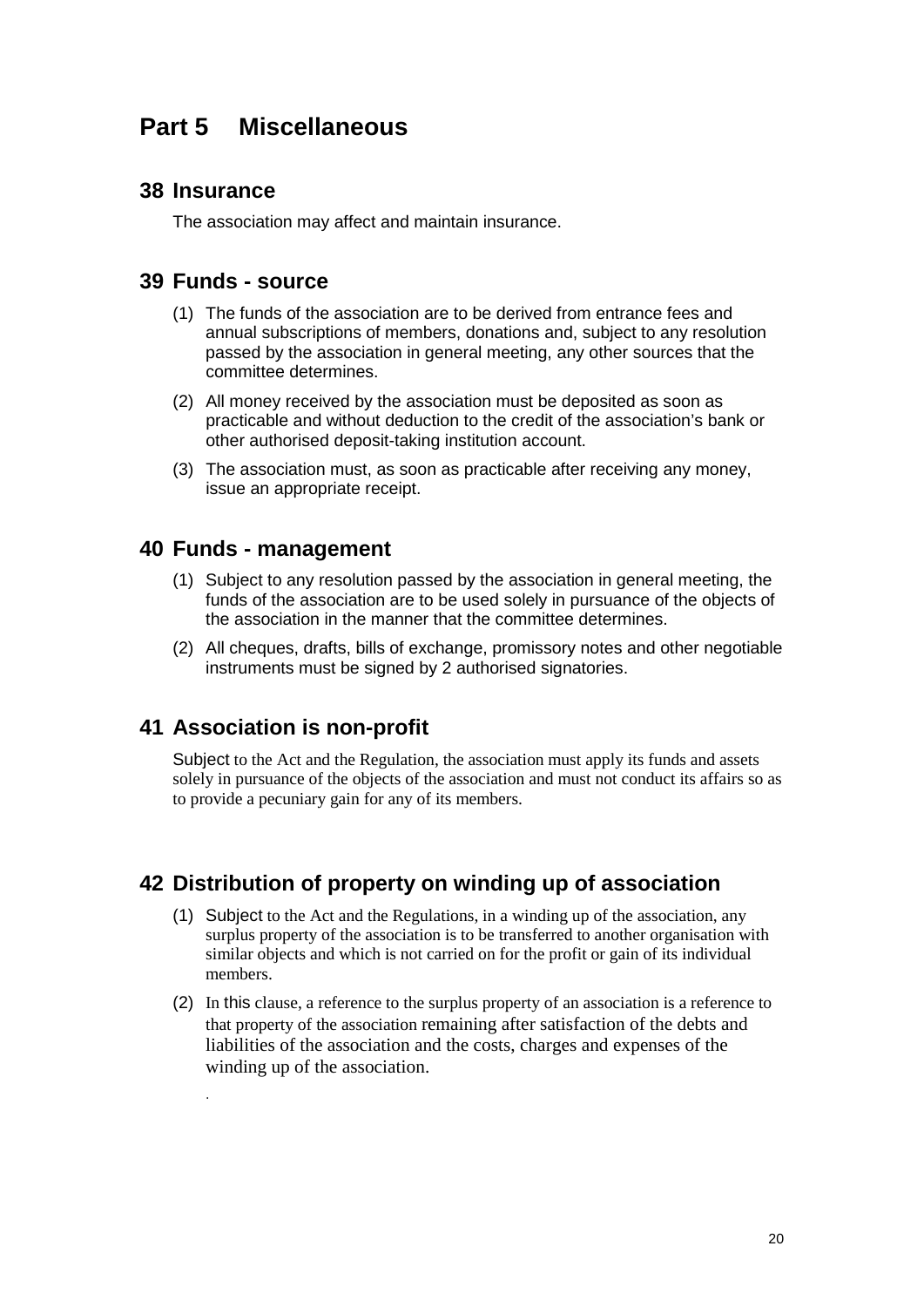#### <span id="page-20-0"></span>**43 Change of name, objects and constitution**

An application for registration of a change in the association's name, objects or constitution in accordance with section 10 of the Act is to be made by the public officer or a committee member.

#### <span id="page-20-1"></span>**44 Custody of books etc.**

Except as otherwise provided by this constitution, all records, books and other documents relating to the association must be kept in New South Wales:

- (a) at the main premises of the association, in the custody of the public officer or a member of the association (as the committee determines), or
- (b) if the association has no premises, at the association's official address, in the custody of the public officer.

#### <span id="page-20-2"></span>**45 Inspection of books etc.**

- (1) The following documents must be open to inspection, free of charge, by a member of the association at any reasonable hour:
	- (a) records, books and other financial documents of the association,
	- (b) this constitution,
	- (c) minutes of all committee meetings and general meetings of the association.
- (2) A member of the association may obtain a copy of any of the documents referred to in subclause (1) on payment of a fee of not more than \$1 for each page copied.
- (3) Despite subclauses (1) and (2), the committee may refuse to permit a member of the association to inspect or obtain a copy of records of the association that relate to confidential, personal, employment, commercial or legal matters or where to do so may be prejudicial to the interests of the association.

#### <span id="page-20-3"></span>**46 Service of notices**

(1) For the purpose of this constitution, a notice may be served on or given to a person: